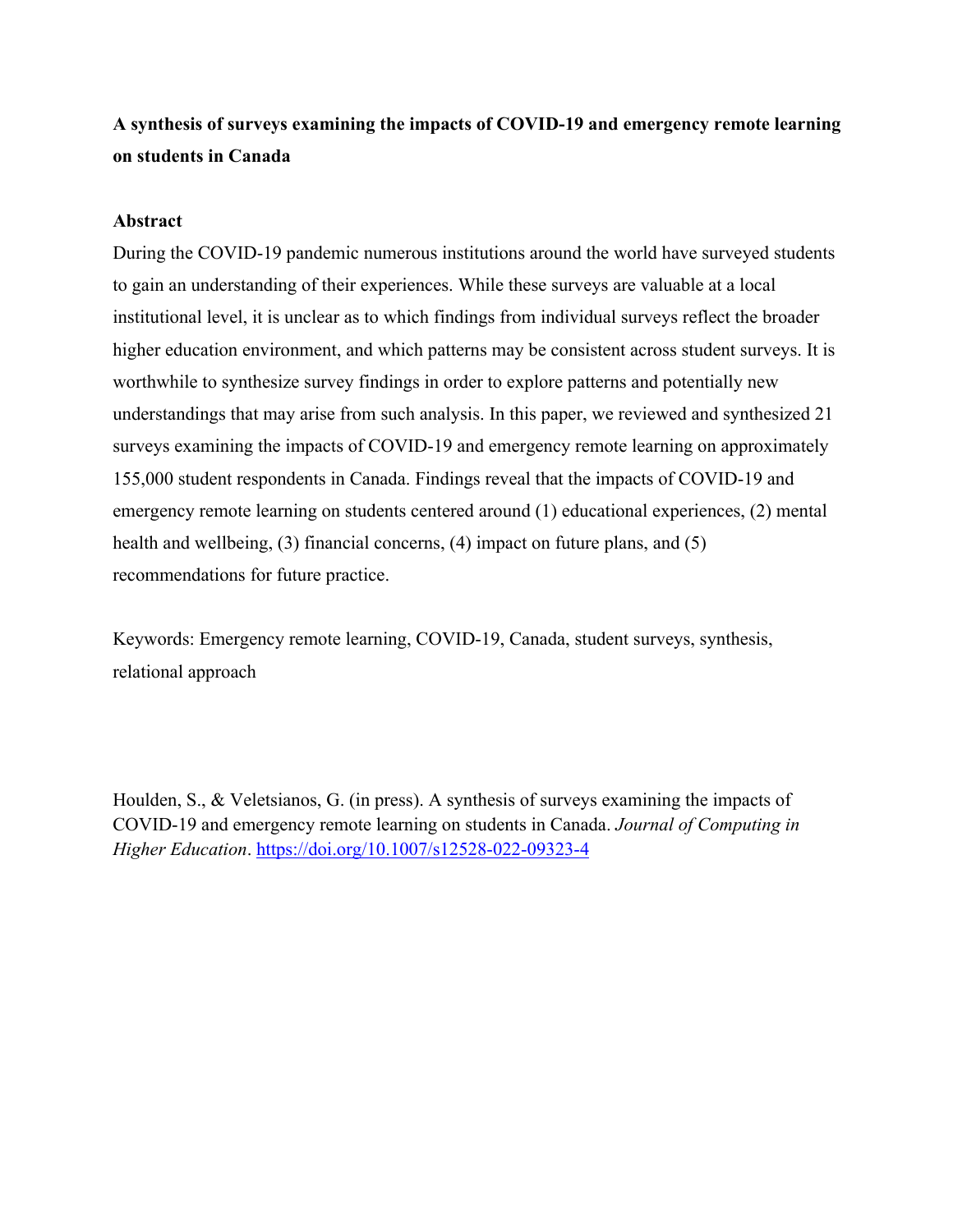# **A synthesis of surveys examining the impacts of COVID-19 and emergency remote learning on students in Canada**

In March and April of 2020 as the risks of the COVID-19 pandemic became increasingly apparent, higher education institutions in Canada transitioned to emergency remote teaching (Hodges, Moore, Lockee, Trust & Bond, 2020) as part of lockdown restrictions and pandemic mitigation strategies. As with many institutions around the world, in 2020 and 2021, many Canadian institutions and organizations have undertaken surveys of students to understand the impacts of the pandemic on students and their educational experiences. Our objective in this paper is to describe and reflect upon the findings that emerged in institutional surveys, and discuss possible recommendations for institutions, administrators, instructors, and student support services, while also suggesting limitations and gaps in the data collected to date as areas which need further attention. While this study focuses on Canada and its findings should be interpreted within the Canadian context, given the global use of emergency remote learning, the study's implications may be relevant to other countries and contexts.

Given the unprecedented historical circumstances beginning early in 2020, researchers have a unique opportunity to examine crisis-oriented responses, adaptation, and online learning capacities of institutions for navigating complex events and supporting the people within those institutions, both from the perspective of what worked and what didn't work. Of particular interest for us are the ways in which students experienced the changes in their educational experience, and the degree to which remote forms of teaching and learning facilitated their experience in positive and/or negative ways. While in some places, particularly in the Global North at the time of writing (May 2021), for now the pandemic appears to be on the threshold of improved management and control through various degrees of protective measures and vaccine rollouts, elsewhere in the world the pandemic is the worst it has ever been while some countries are predicted to not even receive any vaccines until 2023 (Belluz, 2021). In other words, while the people and nations of this planet grapple with an ongoing risk of unequal severity, the capacity for remote, online, and flexible education, and the possible large-scale need for it, appears to be here for the foreseeable future.

# **Background**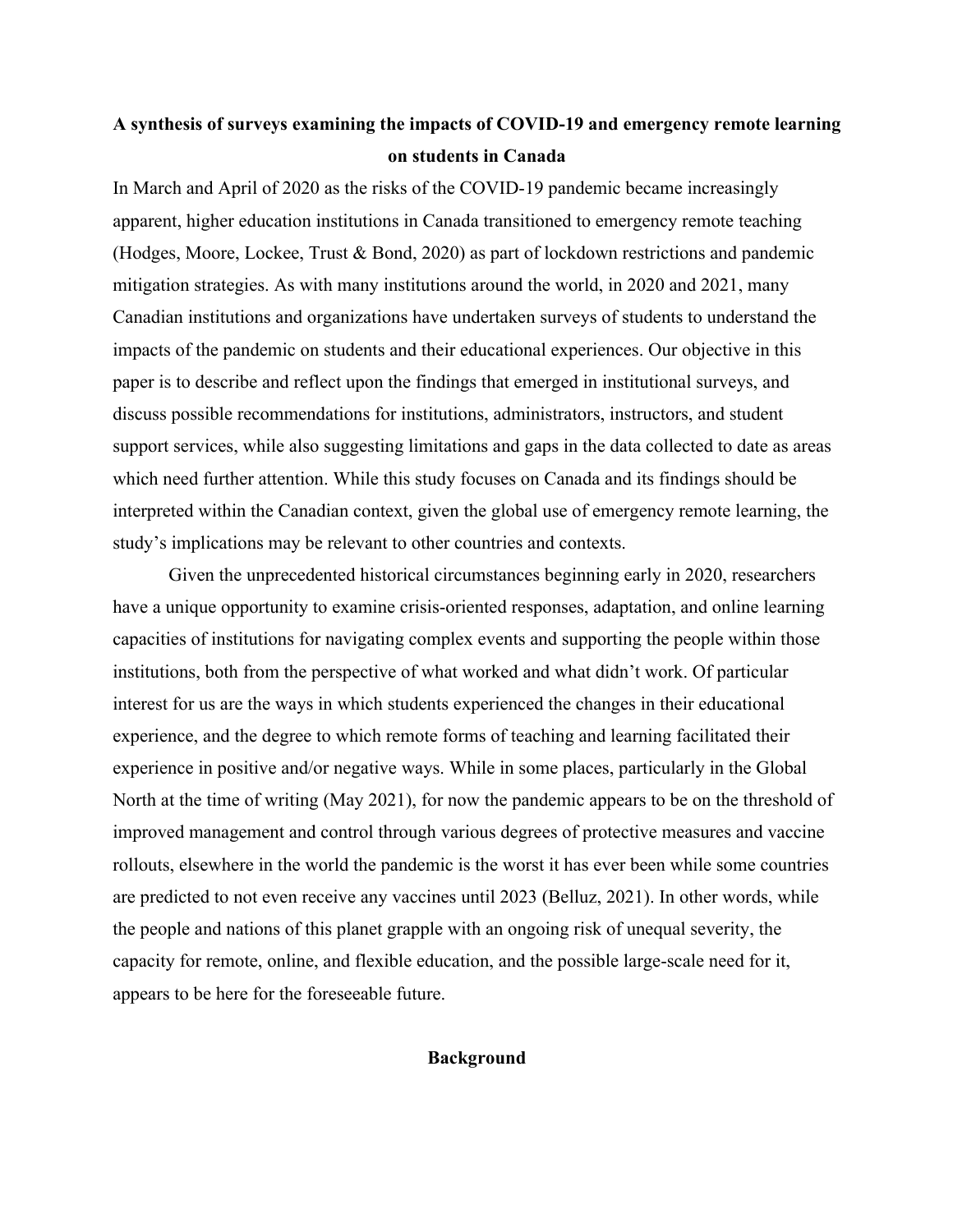Studies from around the world examined how students coped with the transition to emergency remote learning, for example by identifying ways that students adapted their resourcemanagement strategies (Biwer et al., 2021) to how they described their experiences on social media (Literat, 2021). The bulk of these studies make clear that student experiences are unequally distributed due to myriad factors that include, for example, everything from socioeconomic status and other social factors like race and gender, to infrastructure access and quality, to program and course requirements, and to personal health and safety risks connected to the pandemic itself (Bozurt et al., 2020; Clabaugh, Duque & Fields, 2021; Gillis & Krull, 2020; Shin & Hickey, 2020). In studies that included students from around the world, emergent challenges for students were not dissimilar from the challenges common in online education more generally, such as issues with student motivation and engagement, as well as a sense of loss over the social experience face-to-face learning provides (Jeffrey & Bauer, 2020; Nguyen et al., 2021) and a need for pedagogical models that foster community and connection (Bahamondes Rivera & Abarca Millán, 2021). Struggles with mental health and emotional wellbeing have also been common concerns across the globe (Clabaugh, Duque & Fields, 2021; Gillis & Krull, 2020; Islam, Barna, Raihan, Khan & Hossain, 2020). While much of the literature focuses upon various challenges and uncertainties learners faced (e.g., Guest et al., 2021), some studies identify some positive experiences tied to emergency remote learning, such as ease of interaction and comfortable learning environments (Shim & Lee, 2020), and expressions of gratitude and hope (Gaeta, Gaeta, & Rodriguez, 2021), as well as student recommendations for future pedagogical efforts (e.g., Nguyen et al., 2021).

To date there has yet to be a pan-Canadian study that examines the student experience in the pandemic context, even as some Canadian experiences have been included in international studies (e.g., Bozurt et al., 2020). No doubt while some findings in other countries will be transferable to the Canadian context, each context is itself unique given the differences in variables that shape the student experience (Berliner, 2002), such as those directly tied to online education including access to technology and infrastructure, as well as broader financial obligations and opportunities determined by national context (e.g., tuition costs and funding), and the degree to which the pandemic has impacted social and economic norms, for example. Given these differences in factors, a specific Canadian analysis is necessary to (a) best inform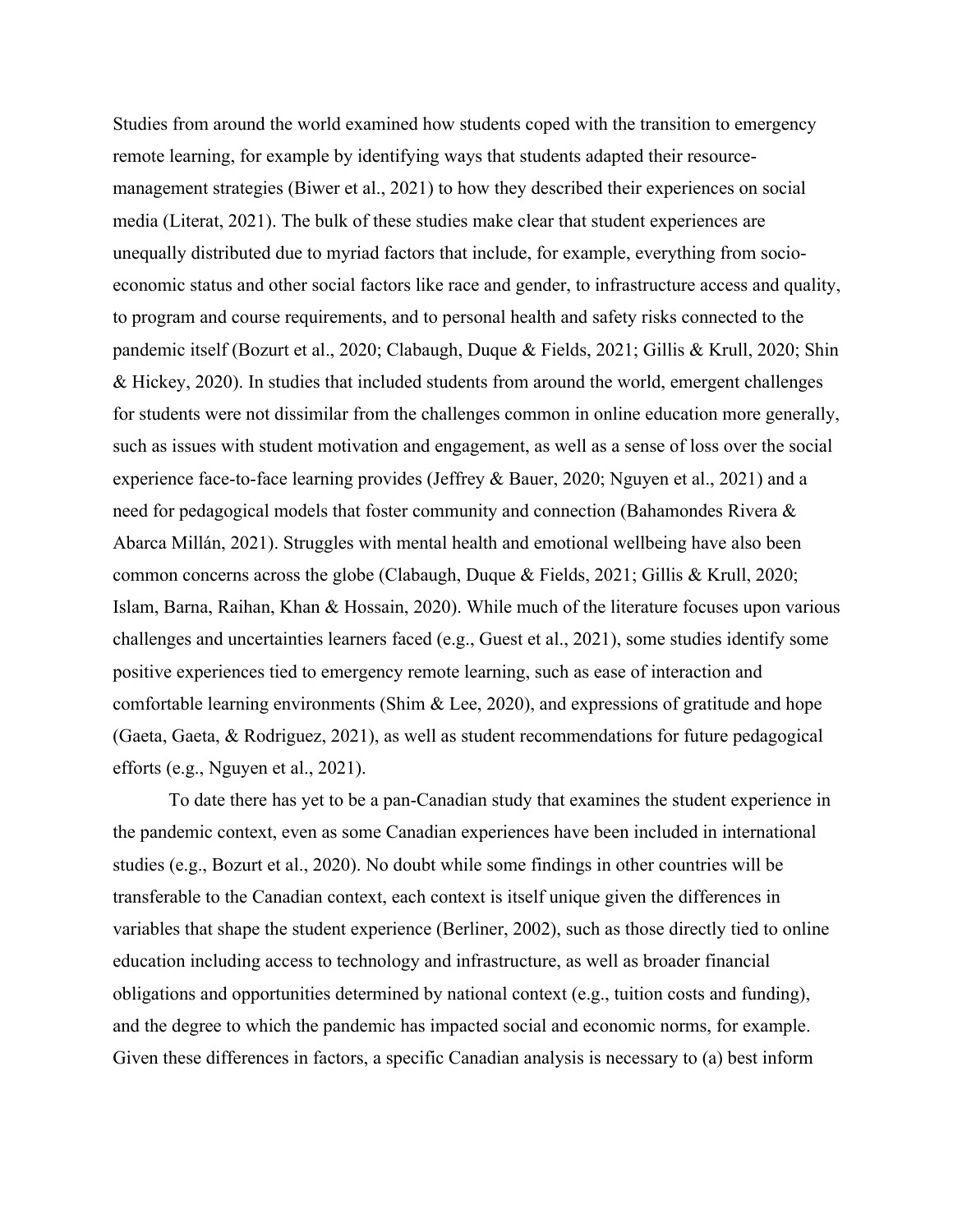Canadian institutions and educators about the experiences and subsequent needs of their students, and (b) enable comparative studies between Canada and other countries.

# **Methodology**

A structured and systematic methodology was used to identify, review, and analyze the literature on student experiences with remote teaching and learning during the pandemic. We first engaged in a systematic search strategy to identify relevant studies. Once such studies were located, we applied a set of criteria to decide whether to include or exclude each individual study. The studies selected following this process were analyzed and critiqued inductively using the constant comparative method, and combined together using the qualitative metasynthesis approach. These steps are described in more detail below.

# **Search Strategy**

The data collection for this paper first involved a scholarly database search to attempt to identify any reports on the student experience with emergency remote learning in Canada during 2020. Keywords for this search included "pandemic," "Canada," "student experience," "higher education." While some relevant research literature was identified as noted above, no Canadian reports on surveys appeared in this search. We followed this search with a manual Google search, which began May 1, 2021 and ended May 31, 2021. This was a necessary step as much of the early and rapid investigation into student experiences comes from institution-led reports that are only available through institution websites, rather than in peer-reviewed journals indexed in scholarly databases. This is not unexpected given the speed with which these surveys were undertaken, and the need for useful data to guide institutional responses to the pandemic and in service of student needs. To expand our search beyond the reports indexed by Google and identified for inclusion, one of the authors posted on Twitter a call for relevant reports and was directed to four more Canadian surveys.

# **Inclusion and Exclusion Criteria**

We included all manuscripts and reports that (a) focused on Canadian student experiences during the pandemic, (b) were accessible online, (c) were completed at the time of writing, and (d) were published between March 2020 and March 2021. Manuscripts that did not satisfy the inclusion criteria were excluded. These criteria led to the exclusion of studies that were incomplete (i.e,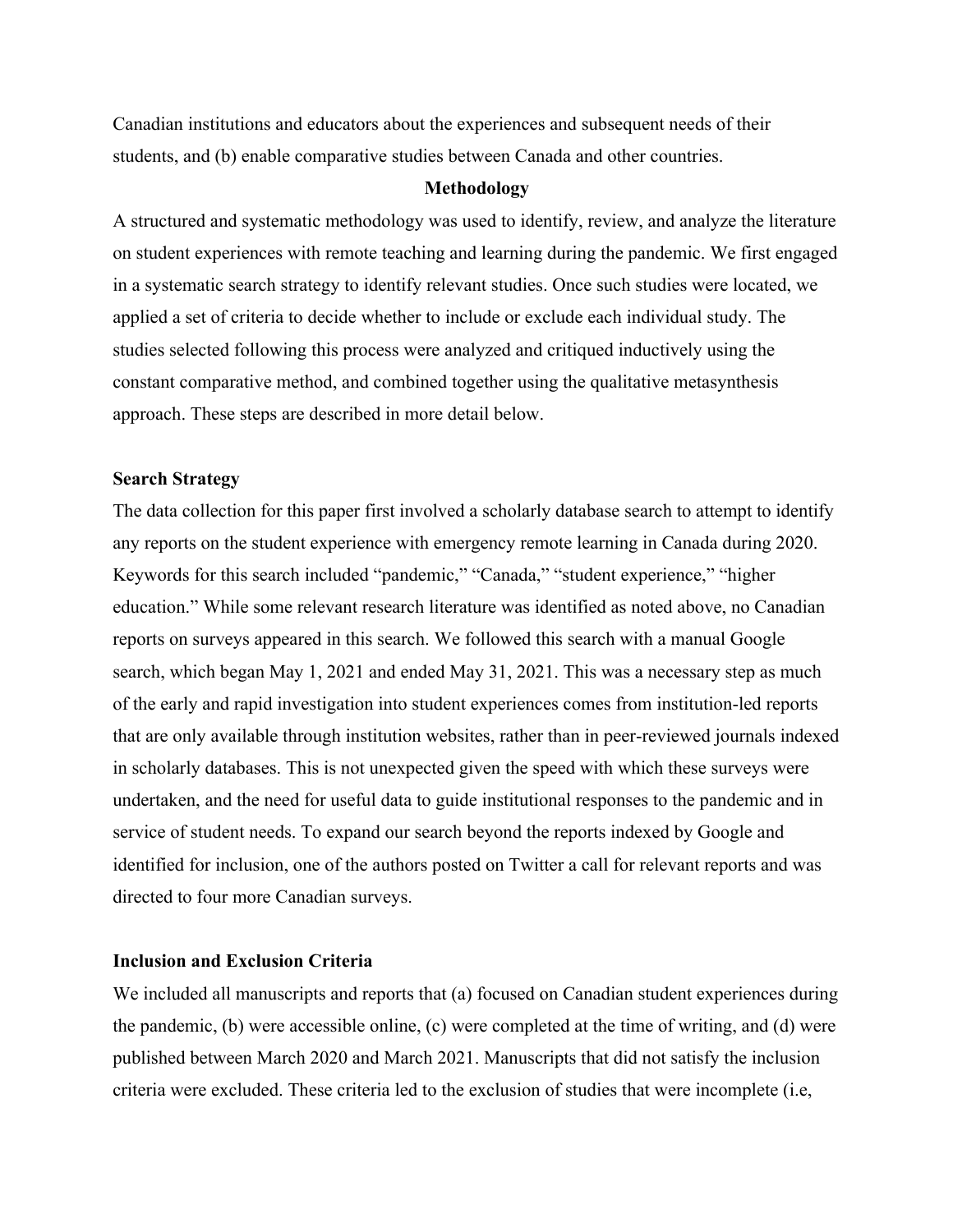were ongoing, such as a project which was in the process of analyzing data at the time of writing) or were otherwise inaccessible. A total of 32 surveys were identified. Twenty-one reports featuring approximately 155,000 student respondents met all the inclusion criteria (see Table 1). Of the eleven reports excluded:

- four were unavailable (two were produced by education consulting firms and required a fee to access; one was private to the institution and unavailable; and one the authors were unable to share their results at the time of writing).
- three were global surveys that included Canada but we have excluded them as the scope of their reports are beyond this paper.
- four were in the data collection or writing stage as of this writing.

# **-- INSERT TABLE 1 ABOUT HERE --**

#### **Analytic Method**

The analysis of the articles included in this review adopts an evaluative and integrative approach. The data (survey reports) were analyzed using the constant comparative method (Glaser & Strauss, 1967), arriving at salient categories and data patterns. Each survey was individually read by one of the authors and assigned emerging codes. The codes were iteratively expanded and revised as more surveys were read and added to the dataset. Understandings from each paper were collected and analyzed individually to note emerging patterns and to gain a broad understanding of the issues arising. Next, both authors reviewed all the codes and surveys and discussed emerging findings over four meetings. These discussions questioned the codes, probed the data, investigated relationships between the codes and data, and established the final set of codes. During these meetings, the two authors compared, contrasted, and analyzed the codes in search of common themes and meanings. By arranging and rearranging codes, thematic categories emerged that seemed to describe student experiences with remote teaching and learning during the pandemic. These themes were compiled and examined to identify the degree to which they were present across survey reports. The themes were then composed using the qualitative metasynthesis approach (Finfgeld, 2003; Sandelowski & Barroso, 2007) so as to develop a "new and integrative interpretation of findings that is more substantive than those resulting from individual investigations" (Finfgeld, 2003, pp. 894).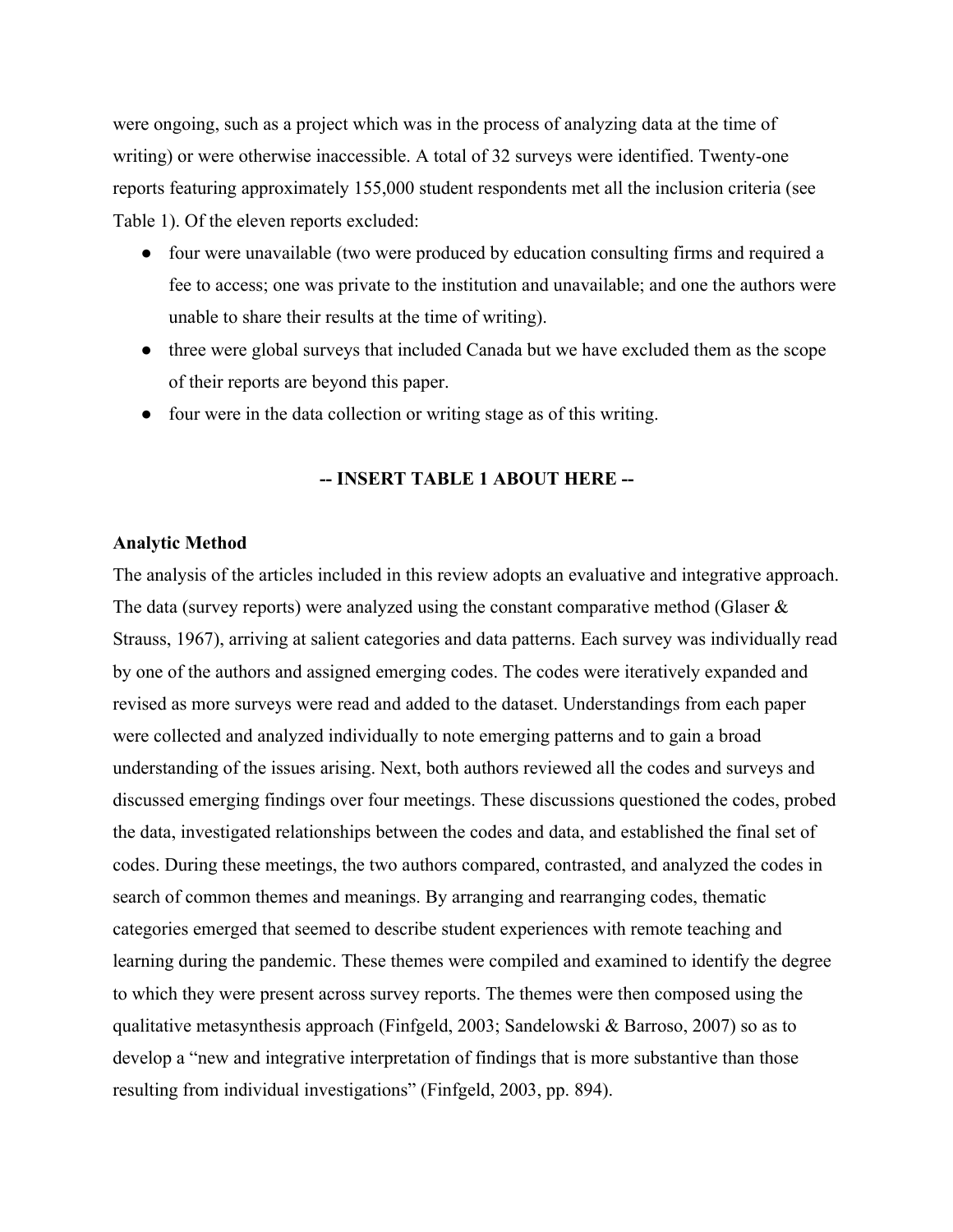# **Limitations**

There are limitations to this research. Without access to the data and survey instruments of these reports, it is unclear what remains publicly unreported or what may have been missed in the original analysis. Moreover, these reports are not representative of all Canadian institutions, so cannot provide a cohesive picture at the pan Canadian level, even as some surveys were national in scope. The majority of this work was not peer-reviewed and there is a dearth of details on the methodological rigor of the studies. These limitations are to be expected given the nature of many of these surveys being a kind of rapid evaluation, feedback-seeking, and pulse-taking of the situation of students. Nevertheless, while we cannot make conclusive claims about the data, because of the unprecedented and rapid changes that followed from the onset of the pandemic, working with the available data still offers valuable perspective and captures an emergent picture of student experiences.

#### **Findings**

Just over half of the surveys included were limited to one institution ( $n = 14$ ). The rest were pan-Canadian through larger organizations and institutions such as Stats Canada, The Canadian Association of University Teachers (CAUT), and the Canadian Alliance of Student Associations (CASA). Three surveys were exclusively focused on graduate students and the rest examined undergraduate students or a combination of both. One survey focused exclusively on international students. Not all surveys covered all themes, but nearly all surveys mentioned all themes to some degree. We identified the impact of COVID-19 and emergency remote learning on students to center on the following themes:

- educational experiences;
- mental health and wellbeing;
- financial concerns;
- impact on future plans;
- recommendations.

In Table 2, we identify all surveys examined in this paper and highlight their jurisdictional focus, sample population, and data collection dates. Further, we indicate which themes each survey addressed.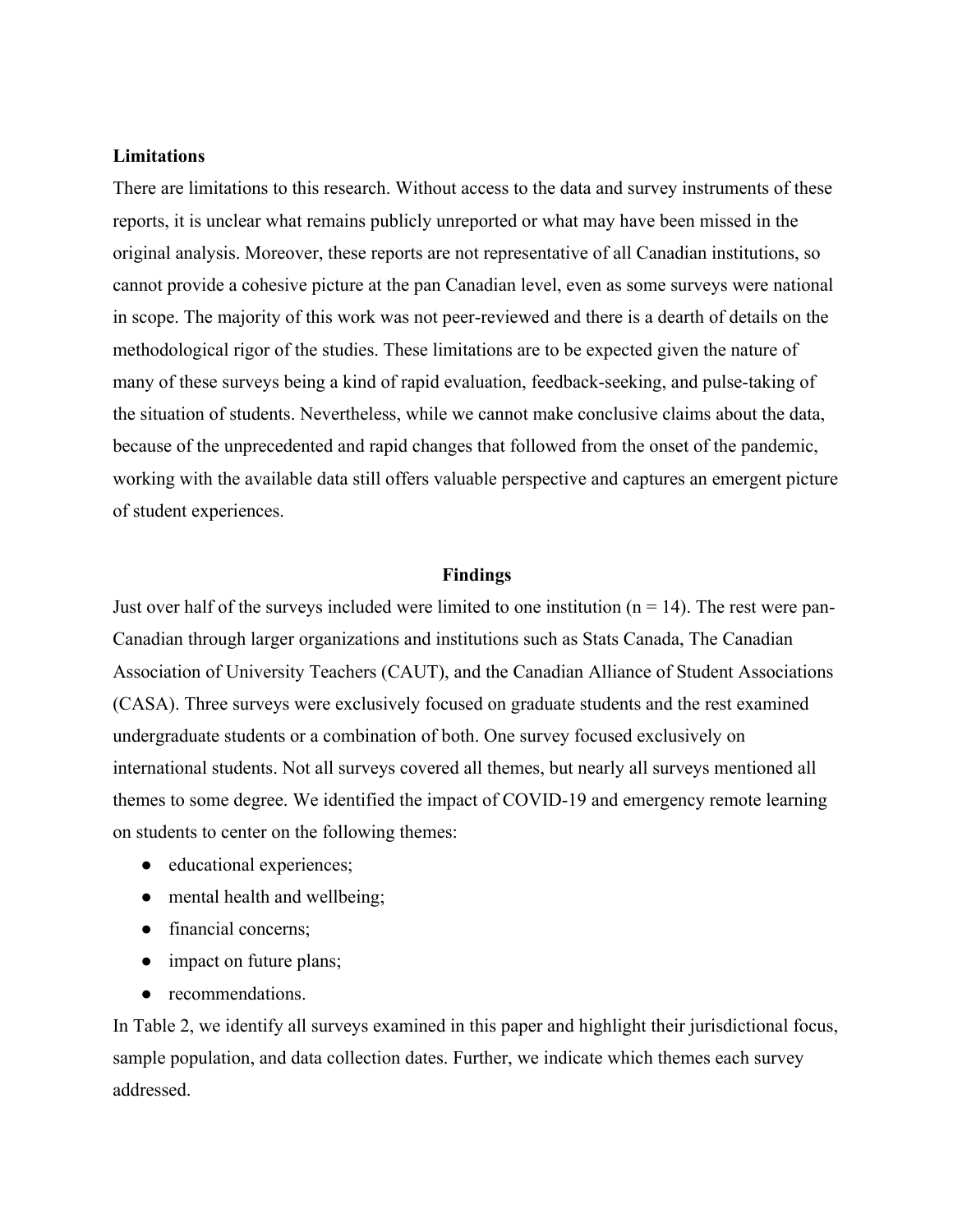#### **-- INSERT TABLE 2 ABOUT HERE --**

#### **Educational experiences**

All but one survey  $(n=20)$  examined student educational experiences. Emergent categories included assessing perceptions related to social experience as it relates to learning, accessibility in terms of both technology and disability, and quality and value of education received, with specific attention to factors such as delivery format, content quality, availability of courses, motivation, and access to necessary resources (e.g., libraries and labs).

Accessibility to technology varied according to institution. For example, within the Greater Vancouver Region alone, nearly 70% of surveyed UBC students indicated they had the appropriate technology resources, whereas students from Simon Fraser Student Society (SFSS) reported that only 54.4% had the necessary technology. In contrast, 92% of McGill undergraduate students indicated that they had adequate technology (McGill "COVID-19 Student Impact Survey Results"). Only 47% of graduate students from the University of Calgary reported that they had access to the requisite technology, whereas 90% of McGill graduate students reported adequate access (McGill "COVID-19 Student Impact Survey Results"). Beyond the variability in access to technology, infrastructure itself is an issue with some students reporting difficulty with accessing high speed internet—at the University of Calgary, this was just over half of the surveyed grad students (55%), for example, even as elsewhere, such as at McGill, graduate students had much higher levels of access at 78% (McGill "Planning for a Remote Fall Semester - Survey Results"). This concern was also significant for international students, some of whom indicated that working remotely from their home countries meant they lacked reliable internet access, making online learning inappropriate for that context (Academica, 2020). Given the unequal distribution of broadband internet across Canada and the world (United Nations Children's Fund and International Telecommunication Union 2020), which is made evident in the discrepancies between institutions identified above, this is a serious concern for educators and institutions should they continue relying on digital teaching tools.

Safety with respect to technology use was another concern expressed in some surveys. Nearly 13% of students in the SFSS survey for instance, noted that they felt that they had been asked by instructors to do things that made them feel "unsafe, uncomfortable or in violation of their rights as a student since moving to remote classes" (p. 4). The details of what was asked were not part of the survey, but it was noted in a comment by students in the UBC Sauder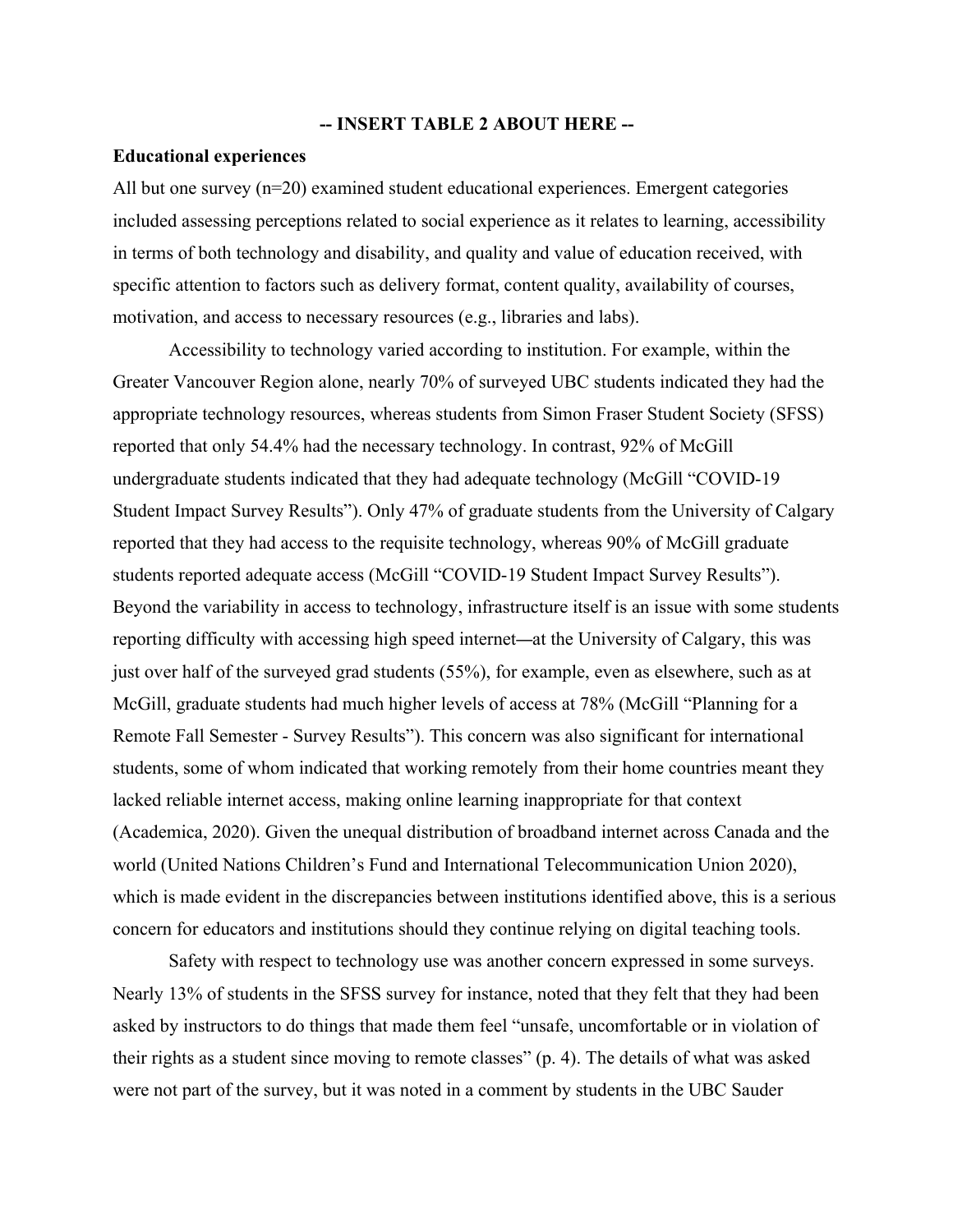Business School survey that the use of surveillance software was not helpful as an anti-cheating tool or in terms of privacy (p. 69), which may have been part of safety and privacy concerns. Additionally, recommendations to keep cameras on during instruction (e.g., Lethbridge College) may not be well attuned to the reality of students learning in spaces that bring the private into a version of the public in ways that may not be healthy, sustainable, or welcome.

Course design and pedagogy, as well as course availability were also of concern. In some instances, this was tied to lack of access to on-campus resources such as labs and libraries (e.g, Suart et al., 2020), which may also be complicated by physical limitations many students experienced with their at-home workspaces, such as lack of a private space for study. University of Alberta students cited concerns with balancing home environment, caregiving responsibilities, and insufficient quiet spaces, and around 35% of surveyed Simon Fraser University students indicated that they did not have study space free of noise and distraction, which was somewhat better than McGill students, with 50% of undergraduate and 52% of graduate students indicating they did not have access to a quiet study space to learn. More concerning than a proper study space, two-fifths of graduate students surveyed at the University of Calgary were concerned about having a safe place to live. Furthermore, students' concerns with pedagogy and course design were also connected to things such as increased workload and challenges with navigating institutional learning management systems. Many surveys reported that students felt that online learning had increased their workload compared to the previous year, or was extremely heavy, especially for undergraduates (McGill, Memorial, University of Victoria, UBC Sauder School). Students from the Sauder School suggested that there were too many assignments and that given the need to navigate online environments, less work would be better. Moreover, the Canadian Alliance of Student Associations (CASA) survey revealed that 43% of students indicated that it was not easy to complete courses, and 30% that courses were not even easy to access.

Concern around motivation was also an important area in reported findings, though this aspect of the educational experience was not a universal assessment as only Lethbridge College, the University of Ottawa, and McGill reported on students' motivation. In all three surveys, students reported motivational challenges: 73% of undergraduate and 70% of graduate students at McGill indicated they wanted help with motivation, which attests to some of the difficulties with the transition from face-to-face learning to remote learning. Significantly, while motivation is impacted by factors which are under the control of students, it is also tied to external factors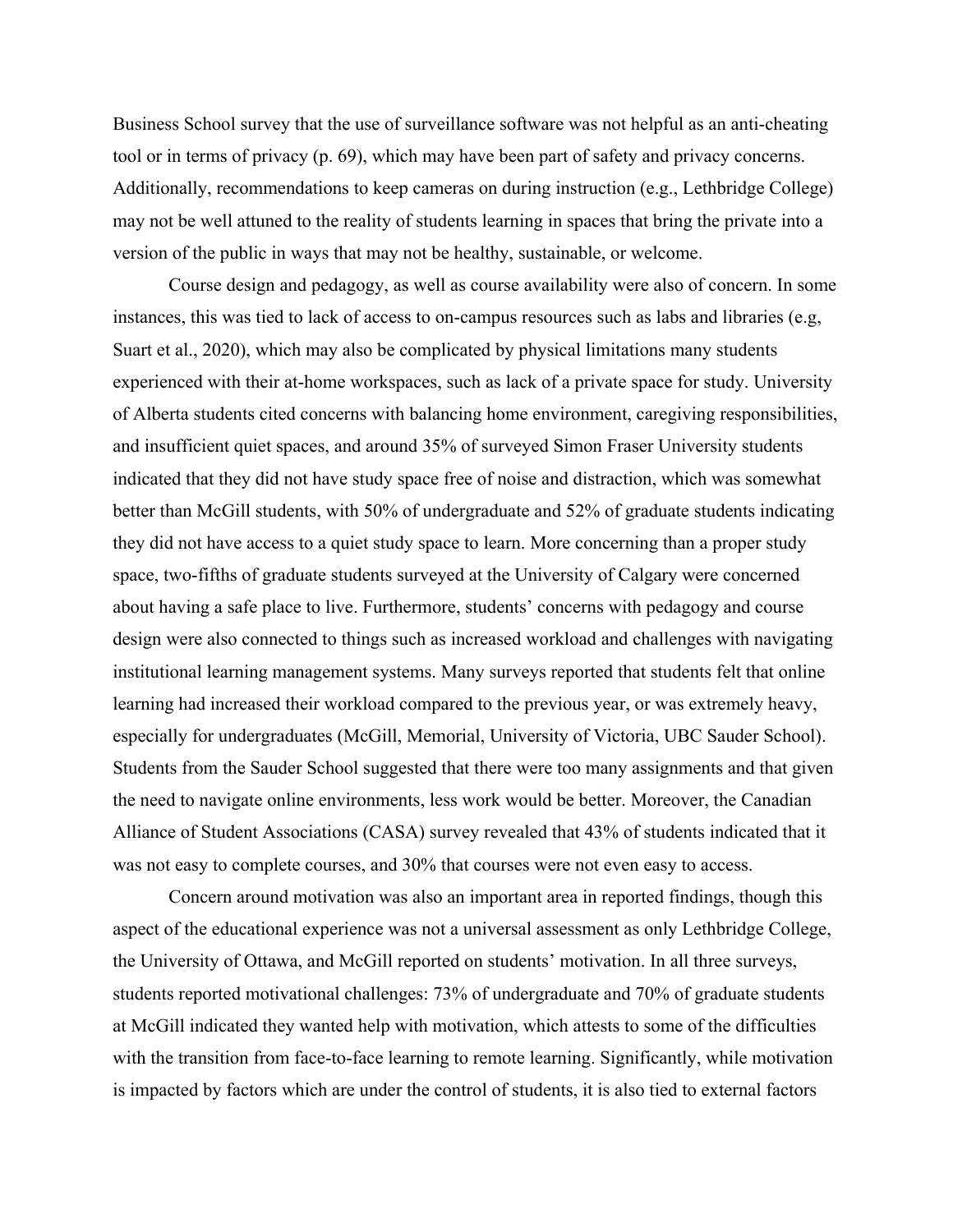such as course design and pedagogy, but also to the broader environment of the ongoing pandemic and daily life within it. Connected to motivation as well, was the impact on learning experience vis-a-vis the social aspect of learning and learning communities that students were accustomed to in in-person settings: Students indicated that challenges in their learning came from limitations or dissatisfaction with connection and access to not just professors, but their peers as well.

#### **Mental health and wellbeing**

Of the 21 surveys identified and analyzed, more than half  $(n=15)$  included questions about the state of students' mental health and wellbeing. Given the context of the pandemic, and the significant changes and uncertainties flowing from it, it is unsurprising that mental health has been a top concern for institutions. In response, many students indicated that they have experienced a decline in mental health. The Canadian Association of University Teachers (CAUT) found that 61% of students were worried about the pandemic; Lethbridge College reported that students indicated they were struggling with isolation and loneliness; and the Student's Union at the University of Ottawa reported that 39% of students indicated they had high symptoms of psychological distress. Others reported that students wanted mental health support to be more available and known (e.g., University of Alberta, Lethbridge College, SFSS). In summary, in terms of mental health and wellbeing, students in institutions across Canada struggled with anxiety about the pandemic and the future of their education, as well as their job prospects and financial status (e.g., Suart et al., 2020; Toronto Science and Policy Network (TSPN), 2020). They also struggled with loneliness and isolation, as well as motivation and concern about engagement specific to remote online learning. Finally, some surveys reported that students sought further communication about support resources (e.g., counselling and workshops) and sources of community and connection (e.g., student groups) (e.g., McGill, 2020; UVic, 2020).

# **Financial concerns**

Concern about finances was significant for many students, with nine surveys addressing this topic. While in some instances such concerns were connected to the cost of university education, financial concerns were also explicitly mentioned with respect to housing affordability (e.g., as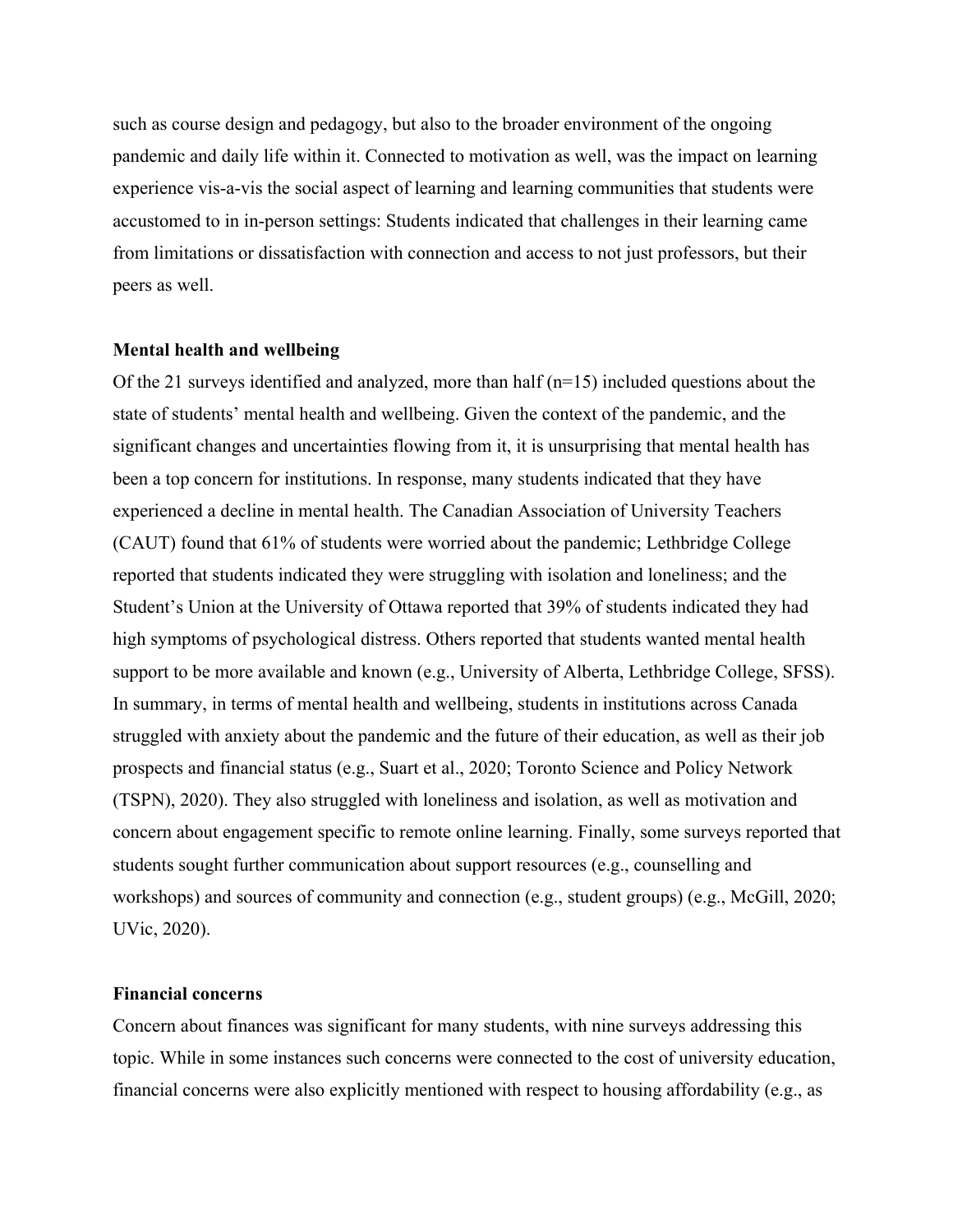noted by University of British Columbia students in Vancouver), and increased costs related to travel. Given the rapidly increasing prices in the housing market in Canada at the time of writing, it should not be unexpected that this concern has and will be felt by students in institutions across the country.

With respect to finances, the CAUT survey reported that COVID-19 had a significant impact on 37% of students and somewhat of an impact on another 35% of students surveyed. The survey by CASA reported in detail on the financial stress experienced by students and noted that such stress was not evenly distributed across students: "[e]conomic and health concerns are higher among women than men, visible minority students, students living on their own or with roommates, and those with no personal income" (p. 3). Stats Canada surveyed approximately 100,000 Canadian students, 58% of whom indicated that "they were very or extremely concerned about losing their job in the future, and 67% were very or extremely concerned about having no job prospects in the near future" (p. 3). This same survey revealed that a quarter of students experienced the postponement or cancellation of needed courses. Notably "twice as many prospective graduates reported that they would not be able to complete their degree, diploma or certificate as planned" (p. 2).

At the intersection of finances and educational experience, many students also expressed concern about the value of their education (e.g., CASA, CAUT, University of Calgary). A number of surveys reported that students felt that their education had lost value as a result of the transition to remote learning, that the new approach was less effective, and that they also had fewer learning opportunities stemming from reduced class options, delays in completion timelines, and lack of access to necessary resources such as labs and libraries.

# **Impact on future plans**

Nine surveys investigated students' sense of how their plans for later semesters might change including whether they might live in the city of the university's physical location (e.g, Memorial, McGill), as well as how the change to remote learning would impact the future prospects in terms of degree-completion timelines and possible jobs or internships. As noted above, tied to financial concerns, the report from Stats Canada indicated that students had significant disruption to plans for jobs, courses, and program timelines. The disruption to future plans was also felt heavily by graduate students, especially those working in the field, in archives, or using labs. The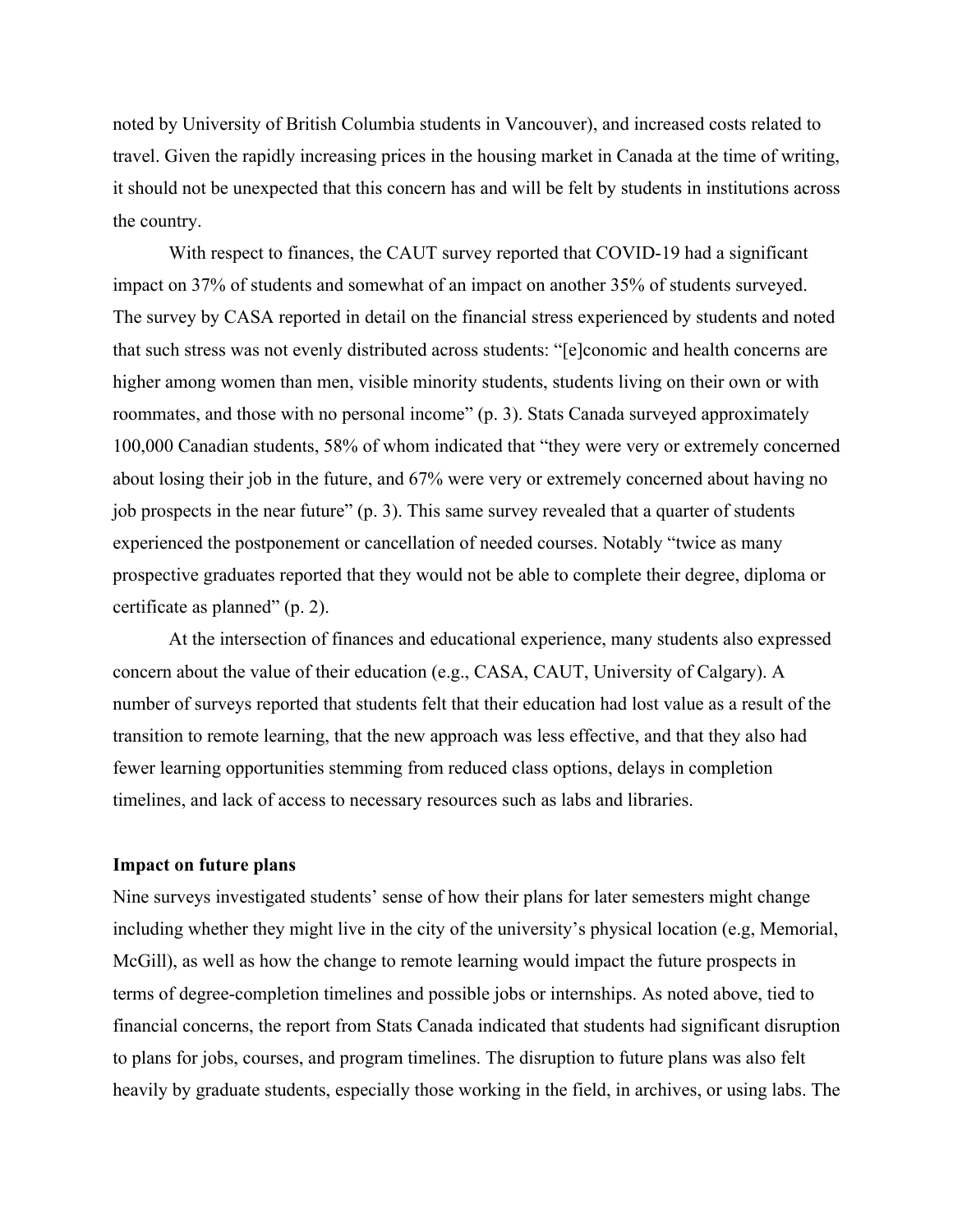report on graduate students in Canada by the TSPN noted that 78% of research trips were cancelled, for example. Suart et al. (2020) reported that many graduate and postdoctoral fellows were also concerned about the impact on their careers as labs and research spaces were closed, and contextualized this within the increasingly dire career prospects in higher education in Canada, especially as concerns about the financial impact of the pandemic play out in future institutional hiring practices. The plans of international students were also impacted in a variety of ways, although many students indicated that they would continue their study where possible; two-thirds of prospective international students indicated they would continue with online programming, with those intending to go to university (68%) being more likely than those going to college (56%) to continue as planned (Academica, 2020).

The CAUT survey looked specifically at expectations around the pandemic's future impact, with 36% of respondents indicating that at the time of collection they felt that the worst was still to come, while 4 % were uncertain (p. 6). Notably, only 4-6% of students indicated they'd be likely to defer their fall studies (p. 25); however, some students (56%) indicated they were at higher risk of deferral even if that wasn't their actual plan, while others planned to switch to more affordable programs (26%) or to schools closer to home (23%) (p. 28). The CASA survey similarly asked about future enrollment plans and found that "41% of students have considered or already delayed/deferred their fall semester" (p. 7), and across regions, gender, age, international student status, and visible minority status, students were significantly "much more" worried about their futures (between 23% - 48%). In summary, with respect to future plans and expectations, students were concerned about everything from if and where they will study, and what kinds of impact the pandemic will have on both their immediate academic careers as well as their long-term career prospects.

#### **Recommendations**

Some surveys ( $n = 7$ ) offered recommendations for navigating the pandemic's effects on education and student life, as well as reporting on respective institutional responses to students' input. These recommendations were included in surveys run by student organizations, like student unions, as well as by institutions (e.g., University of Alberta, Lethbridge College, McGill University). An oft-repeated pattern in student-led surveys was recommendation for financial relief (e.g., see SFSS and TSPN surveys). The request for continued or improved flexible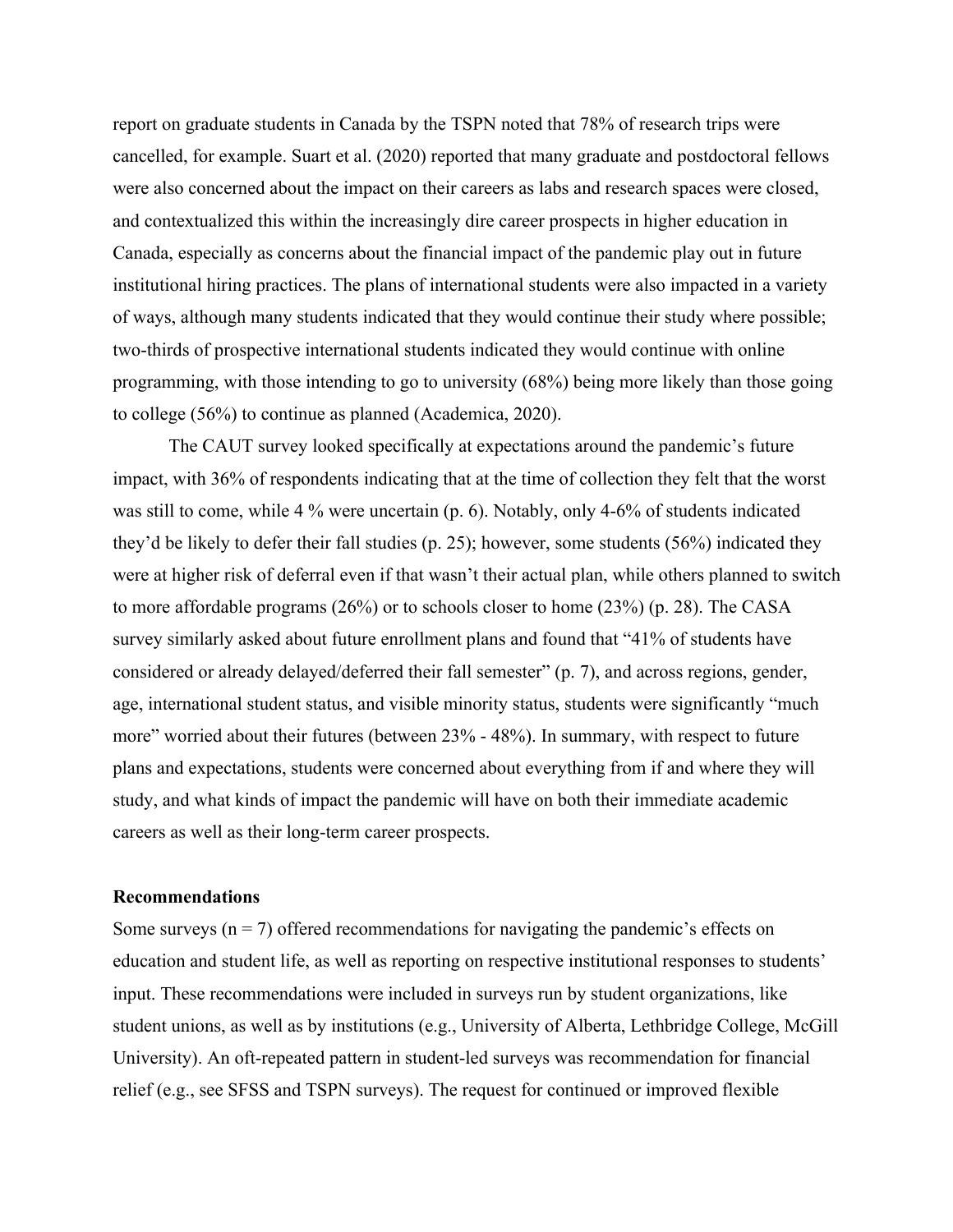accommodations in cases of disability were also noted, which included emphasis on asynchronous delivery (SFSS), extending pass/fail grading (SFSS), more content online (Ontario Confederation of University Faculty Associations (OCUFA)), as well as attention to difference in time zones (UBC).

Some surveys were reported in a summary format and included material on steps being taken by institutions, and basic guidelines for negotiating online learning. Lethbridge College, for example, provided a toolkit for academic success, which included content refreshers, content on navigating distance learning, new student and family orientation, as well as a college student preparation inventory. At the University of Alberta, students' recommendations were tied to improved communication in the form of better promotion and information about workshops, learning sessions, student groups and clubs, and a call for encouragement to engage with departments. They also requested training on how best to set up home learning spaces, a practical tool which may be overlooked by some institutions. Recommendations were also made specific to graduate students and post-doctoral graduates, with emphasis on the complex and precarious environment many members of this cohort face as researchers with time-sensitive funding agreements (Suart et al., TSPN). The TSPN report made extensive recommendations which included everything from improved communication between supervisors, students, and institutions, to clarity around teaching expectations for graduate students, to strategies for professional development to continue in spite of COVID-19 restrictions, for example. Suart et al. (2020) emphasized contingency plans for future shut-down possibilities and that institutions need to have clear policies in place to facilitate smooth adjustment to future disruptions for lab researchers.

Both the University of Victoria and the University of British Columbia made recommendations to faculty and instructors, which while not targeted towards students, are worth noting given the impact on their students and the difference in these recommendations. For example, the University of British Columbia's focus was on flexibility under compelling or compassionate grounds for domestic and international students. The softening of harsh deadlines or policies related to students' work in classroom settings was encouraged, but also noted that loss of quality in instruction should not be tolerated. This survey also recommended the provision of step-by-step tech tutorials, but it was unclear if this was meant for faculty to provide or as an institutional response. Flexibility was also centred in the recommendations offered by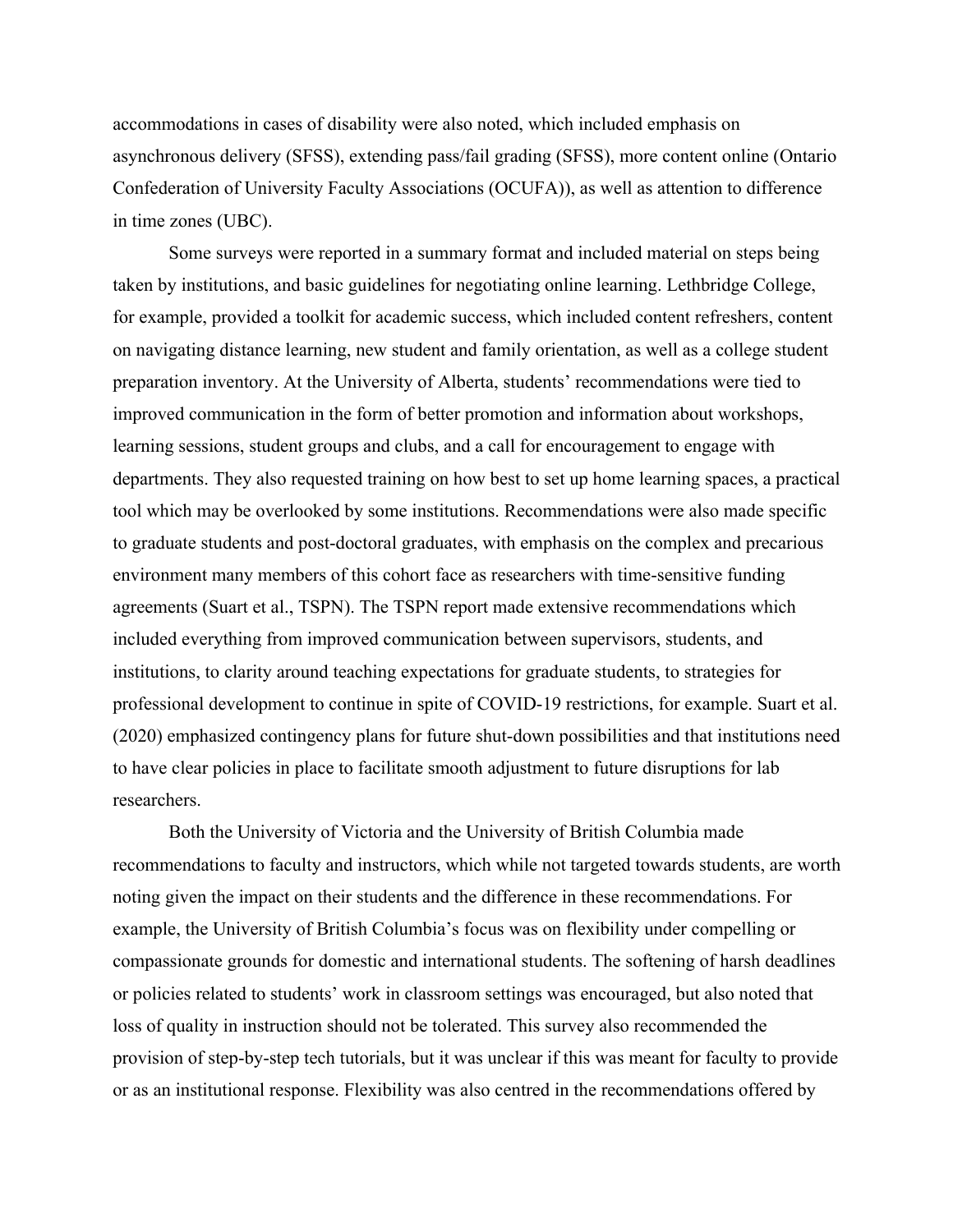the University of Victoria survey. However, such flexibility was more expansive in definition and included everything from course design to an emphasis on accessibility in the form of concise and structured interactions (e.g., weekly communications, easily navigated web interfaces, streamlining of content and clarity of expectations, and universal design). While only one section of the recommendations spoke specifically to flexibility as such, many of the overall recommendations work in support of making education flexible beyond simply attention to space and time through supportive engagement, but through attention to students as individuals living in unique circumstances, while simultaneously encouraging pedagogy that accounts for differences in how online learning is organized and enacted compared to in-person learning. For example, a uniform template for course structure and organization was suggested, space for regular student feedback was encouraged, and sensitivity to mental and physical wellbeing was also underscored through support, communication, and acknowledgement of challenges. Workload expectations were also recommended to be flexible (i.e., not excessive), a point also raised in the OCUFA survey which indicated a desire by some students for adjustment of workload and exams.

### **Discussion**

While the surveys identified and synthesized centered on the aforementioned five themes, what becomes clear is that each institution or organization developed a survey instrument that has had a slightly different focus than the rest, offering slightly different results. Graduate students and undergraduate students, for example, while sharing some of the same concerns, also have different issues to consider. In some cases, student-led organizations are asking slightly different questions than institutions, and often offer recommendations in response to the pandemic's impact on both undergraduate and graduate students (e.g., SFSS, Suart et al., TSPN). Some institutions are doing follow-up surveys or reports and providing communication on how they are responding to initial rounds of surveys (e.g., McGill, Memorial, Lethbridge College). Taken all together, what is suggested by these findings is that the ways in which institutions are gathering data about this complex problem is multi-faceted, driven by varied needs and goals, and responsive to students of many different backgrounds. In other words, while generalities exist, we see many context-specific approaches. What would be extremely helpful both for institutions in Canada, as well as higher education institutions around the world, is if the varied instruments used in these surveys were made publicly available alongside the survey report. Such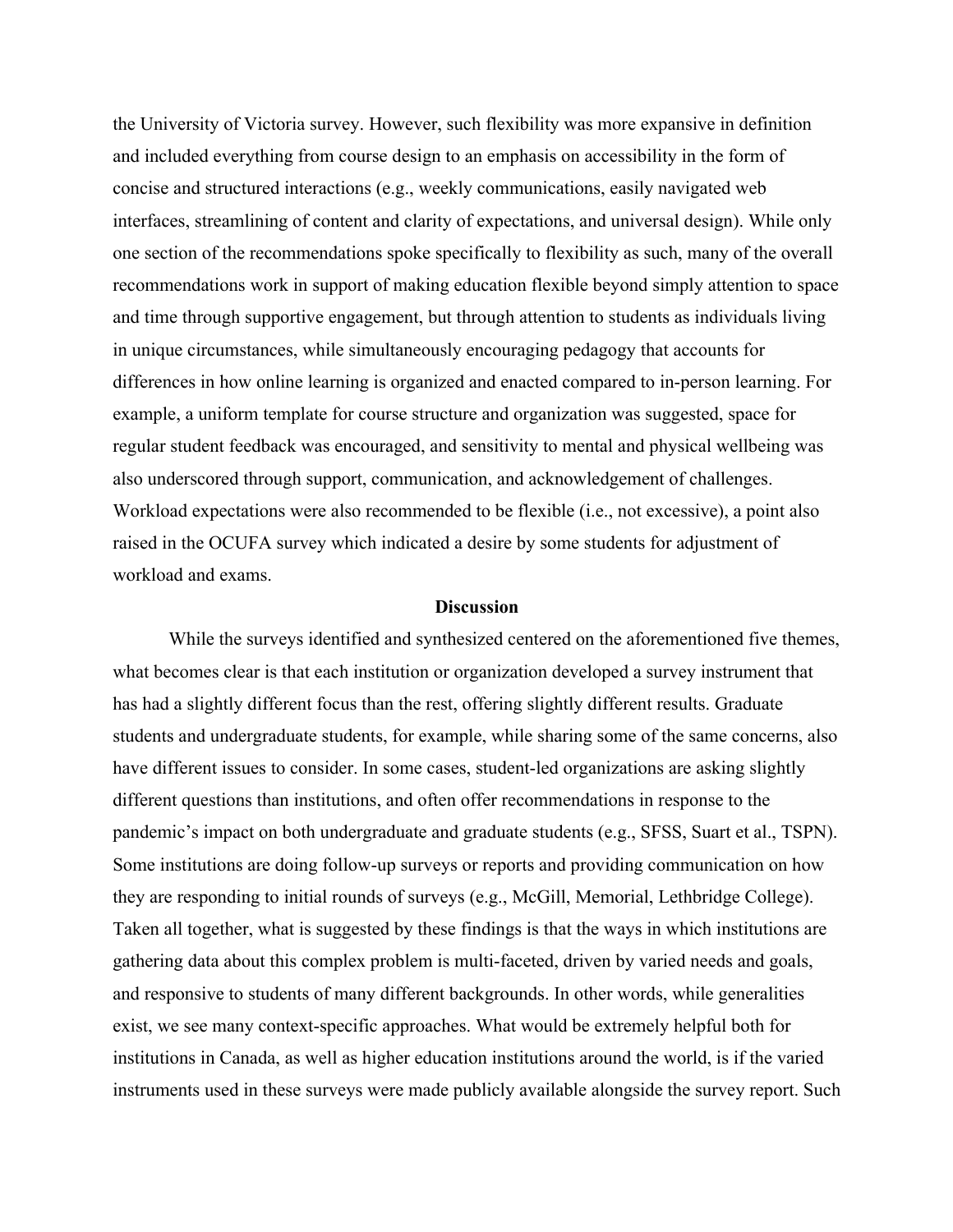an action would enable researchers to gain a further understanding of institutional efforts and would also enable other institutions to use and adapt them, enabling better comparisons between institutions and potentially enabling opportunities for some degree of benchmarking, and potential cooperation.

What helps to make sense of context-specific responses within the larger context of higher education in Canada is to approach reports with a relational or ecological mindset, meaning to see each report as relationally bound to its own niche, while also being a part of a larger whole in which all parts to some degree can relate to all other parts (figure 1). This is true of the surveys themselves and is also true of the core themes that have emerged from the surveys. Financial insecurity, for example, cannot be divorced from the mental health and anxiety of students, so too job and education prospects and plans. Even though for the sake of analysis dividing the findings into themes can be helpful, the danger is that the relationship between the themes is obfuscated, and solutions to whatever concerns students might have are approached in a compartmentalized fashion. The worry a student experiences over the value of their education experience for example, may potentially be as much about expenses as it is about learning outcomes, and what kind of future can be made possible with those learning outcomes.

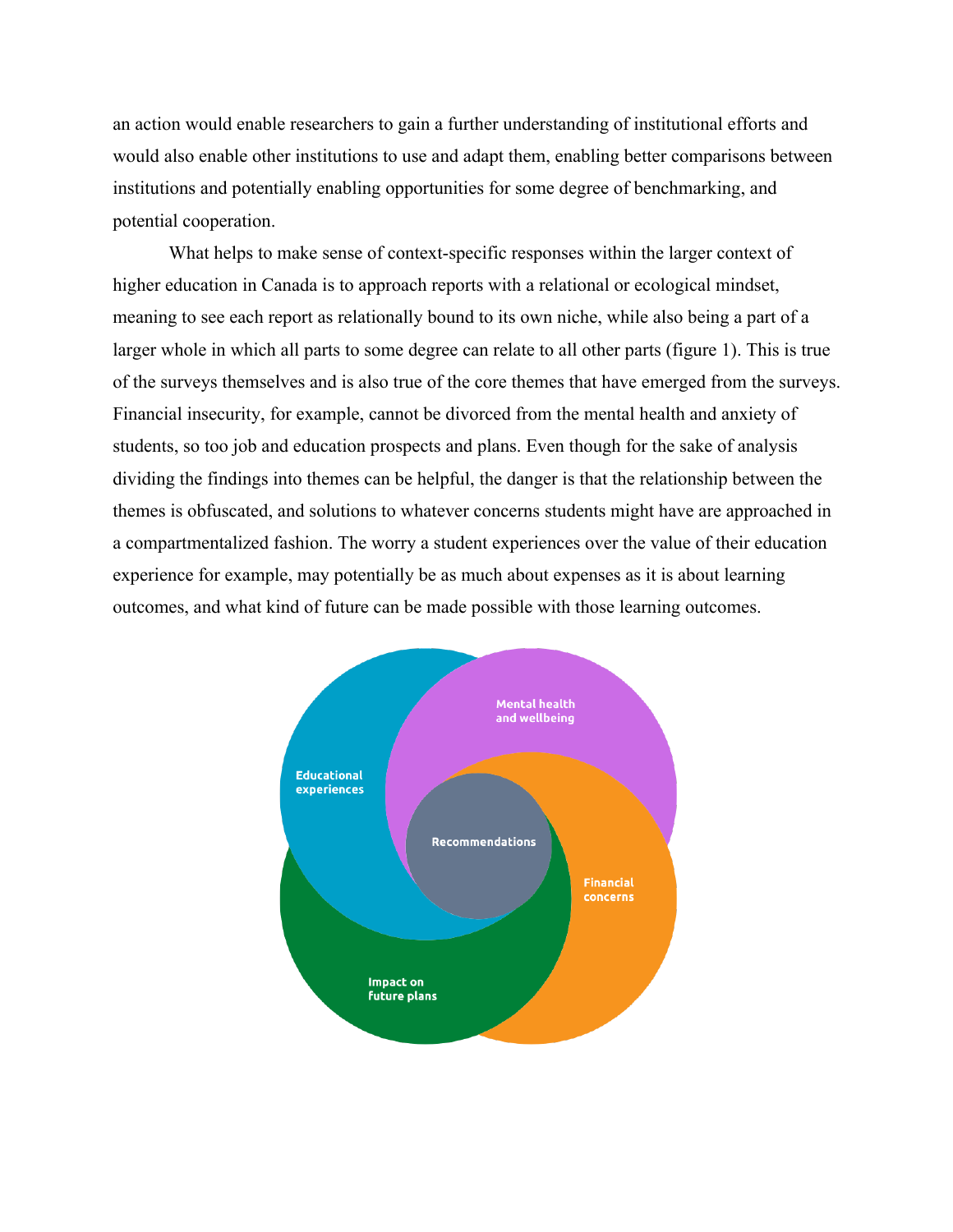**Figure 1.** Themes set in an ecological context, rather than independent and monolithic

This relational way of understanding helps make sense of some of the gaps in these surveys as well. First, a handful of surveys highlighted the differences for students of different backgrounds and ethnicities (e.g., CASA); however, this was not the focus of the majority of surveys. Given the disproportionate effects of the pandemic on individuals who are Indigenous, Black, and people of color in Canada (Cheung, 2020; Government of Manitoba, 2021), attention to these differences is essential for effective response to many of the themes examined above, yet many of the themes identified are difficult to disaggregate in order to identify which subpopulations of students were impacted the most or in which ways they were impacted. Moreover, while the focus of these surveys has been on the impact of the pandemic, 2020 was a year of great social unrest beyond the pandemic, such as the protests that followed the murders of George Floyd, Breonna Taylor, and many other Black and racialized people in the U.S. by predominantly white police officers. Such context needs to be accounted for as students are not living in a world strictly impacted by their education. Relatedly, the pandemic has been experienced quite differently across genders (Fisher & Ryan, 2021), and this may be particularly true for older students (James & Thériault, 2020) and students in caregiving roles. Holding space for students in these positions is important both in terms of gender equity but also in economic terms as women in particular have faced far more job losses as a result of the pandemic than men (Fisher & Ryan, 2021), thereby reinforcing gendered precarity and inequality. None of the surveys identified and examined here specifically investigated caregiving status and its impacts on student life, although gender is noted in some (e.g., Suart et al.).

This difference in experience may also hold true for international students, whether studying in Canada or in their country of origin. Countries across the globe are in different stages of the pandemic and making assumptions about these differences is fraught. While the international student data collected above focuses on things such as time zones and cost of travel, a deeper understanding of the number of students connected to people and places in differing degrees of crisis would be helpful in creating and offering appropriate support. Finally, while mental health was broadly addressed in terms of decline and especially anxiety, as the pandemic continues, a deeper understanding of mental health and wellbeing concerns will be helpful. For example, many students (and staff, faculty, instructors, and administrators as well) may be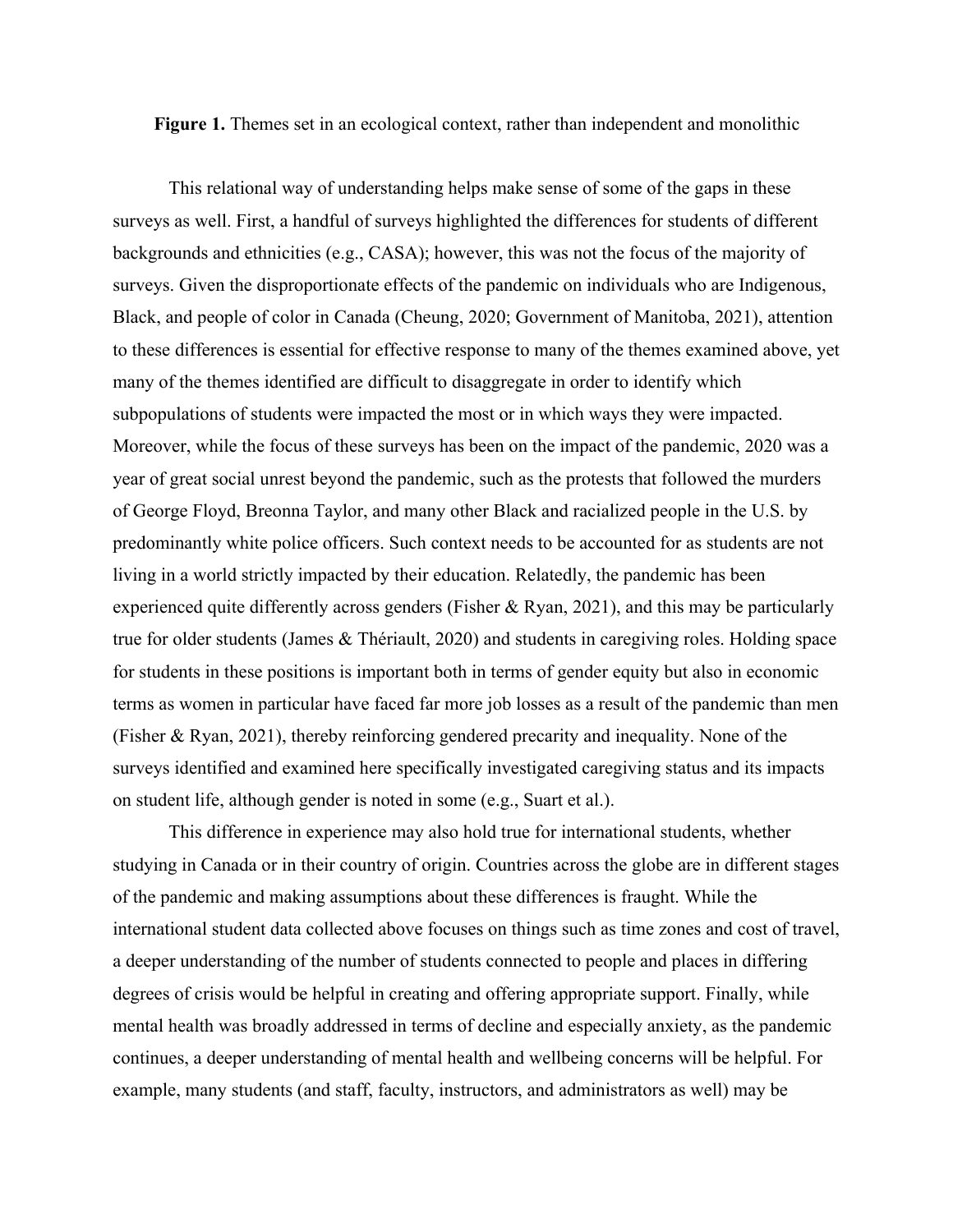experiencing grief or added anxiety centered around unfolding plans about the ongoing pandemic and rapid lifting of protective measures at the time of revising this paper in March 2022. Their anxiety may be contributing to difficulties with learning and motivation. Where appropriate, developing tools and programs to enable students to navigate the specific emotional challenges brought about by the pandemic experience would be a worthwhile gap to address.

We next offer a number of recommendations for faculty, instructors, and administrators, with specific attention to the relational ways these themes operate. These recommendations are drawn from some of the more innovative responses institutions have outlined. Overall, we suggest that based on the interconnected nature of these themes, that a strong relational approach to responding to crises is centred in all institutional plans. This means beginning from the recognition that all of these themes impact each other (see figure 1) and that students themselves are relational subjects, embedded in communities both within and without the university that are impacted by the pandemic. As such, flexibility, for instance, is not just a quality that can be embodied or practiced by institutions and instructors, but is a value necessary to effectively support the learning of students. As a value, flexibility is grounded in trust and compassion rather than disciplinary regimes of surveillance and control, and emphasizes accountability as a collaborative process between learner, instructor, and institution, rather than something imposed punitively top-down on learners (Authors, 2020). It is the difference, for example, between demanding narrowly circumscribed evidence of illness or impact, and trusting a learner to be able to determine their own needs, capacities or limits in a given situation, or the difference between the application of surveillance technology in learners' private spaces and measuring education outcomes in non-invasive ways.

Adequate and effective communication were noted as key concerns for students. Having clear communication plans based on students' needs and preferences (e.g., using email as opposed to social media channels) with regular updates to key changes is necessary. A challenge here is to craft such a communication strategy that is not only clear and regular, but simultaneously avoids communication fatigue. Additionally, it's not enough to solely collect data; transparency is key and students benefit from knowing what institutions are doing in response to their input. Thus, reports for instance, might follow in waves, similar to the ones that Lethbridge College released, with the first to indicate findings and the second to indicate what is being done in response to the findings.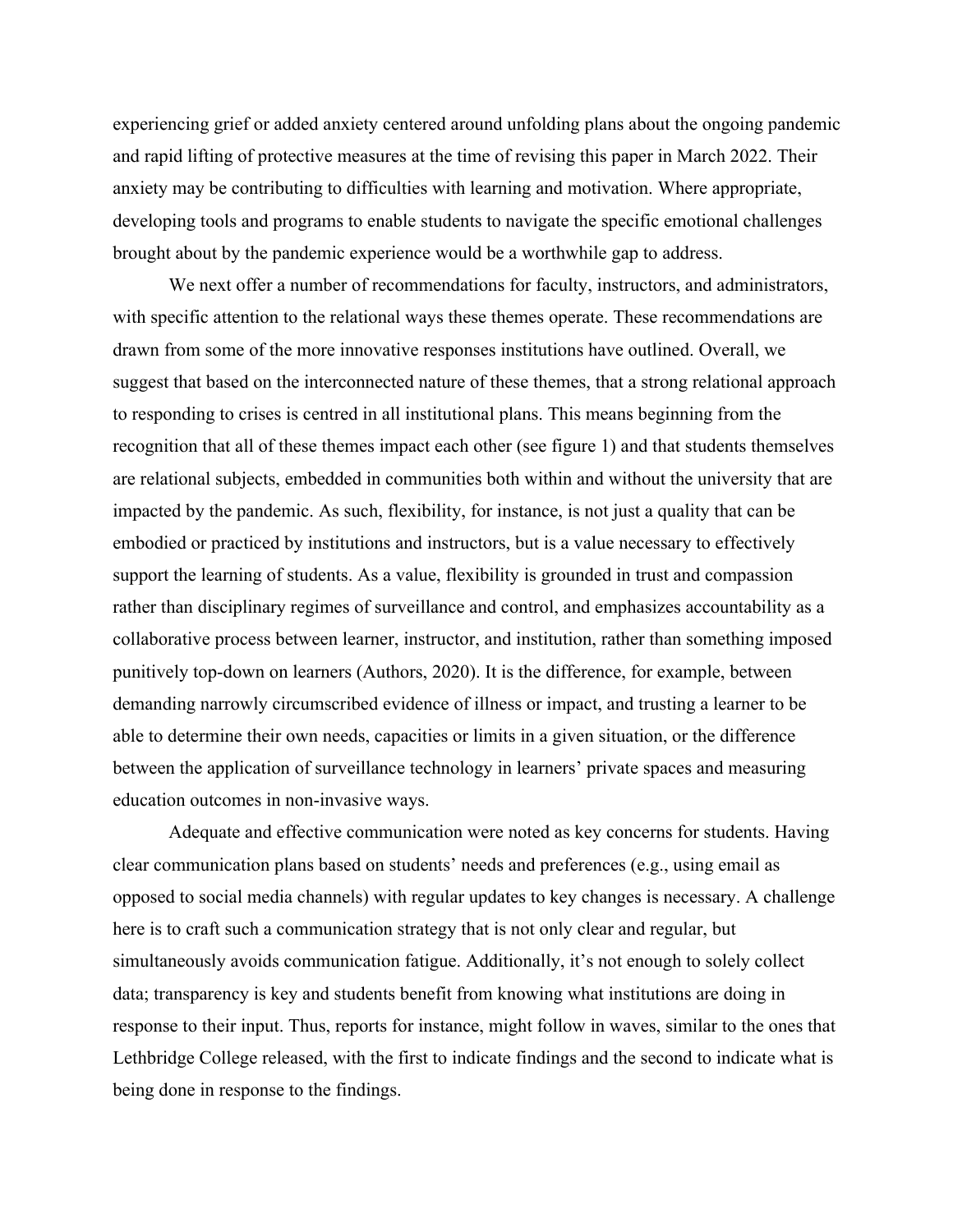Access to technology, including high speed internet, and training on learning management systems and teleconferencing platforms is also important, with students specifically looking for such training (e.g., Lethbridge College). Given the need to address the experience of overwork many students are having as a result of going online, it is likely unsustainable to make such training available in addition to coursework. Instead, it could be incorporated into courses through active learning and skills development. Moreover, digital wellbeing and digital safety and rights are key areas that students need guidance on. The SFSS survey, for example, noted student experiences with online learning that made them feel unsafe. There are serious concerns with privacy and security while online, and the use of proctoring and surveillance technologies by institutions is one area where students' rights need to be well established, which in part comes through informing them of and upholding their rights.

Given the significant upheaval to social and educational contexts, as well as the need to design for future in-person offerings to account for potential disruptions<sup>1</sup>, it is important for researchers to identify, examine, and report on cases in which faculty, students, and institutions successfully navigated disruptions. Questions of broader interest may include: What kinds of technology-enhanced pedagogical approaches were most amenable to responding to ongoing disruptions? What systemic structures were in place to support instructors, students, and institutions in rapid transitions? What kinds of individual skills and competencies supported such transitions, and what are some possible ways to foster those? Why did some courses successfully transition to remote approaches to learning while others failed? How may institutions support all instructors and students in developing learning environments that are resilient in the face of the COVID-19 crisis, but also in the face of future crises, such as climate catastrophes? Examining such questions requires investigations that focus on both pedagogy *and* technology, and consider individual factors *as well as* systemic factors, in an ecological manner.

Mental health and wellbeing are of major concern for many students. The specific and lasting effects of the pandemic on mental health, including the very real possibility of posttraumatic stress related to living through the pandemic (Bridgland et al., 2021) need more careful attention not just in terms of making support resources available for students, but through cultures of care, compassion and trauma-informed pedagogies within institutions and classrooms.

<sup>&</sup>lt;sup>1</sup> For example, in the province of Ontario, the government instructed institutions to develop plans for Fall 2021, in part detailing how they will ensure instructional continuity in the event of health disruptions.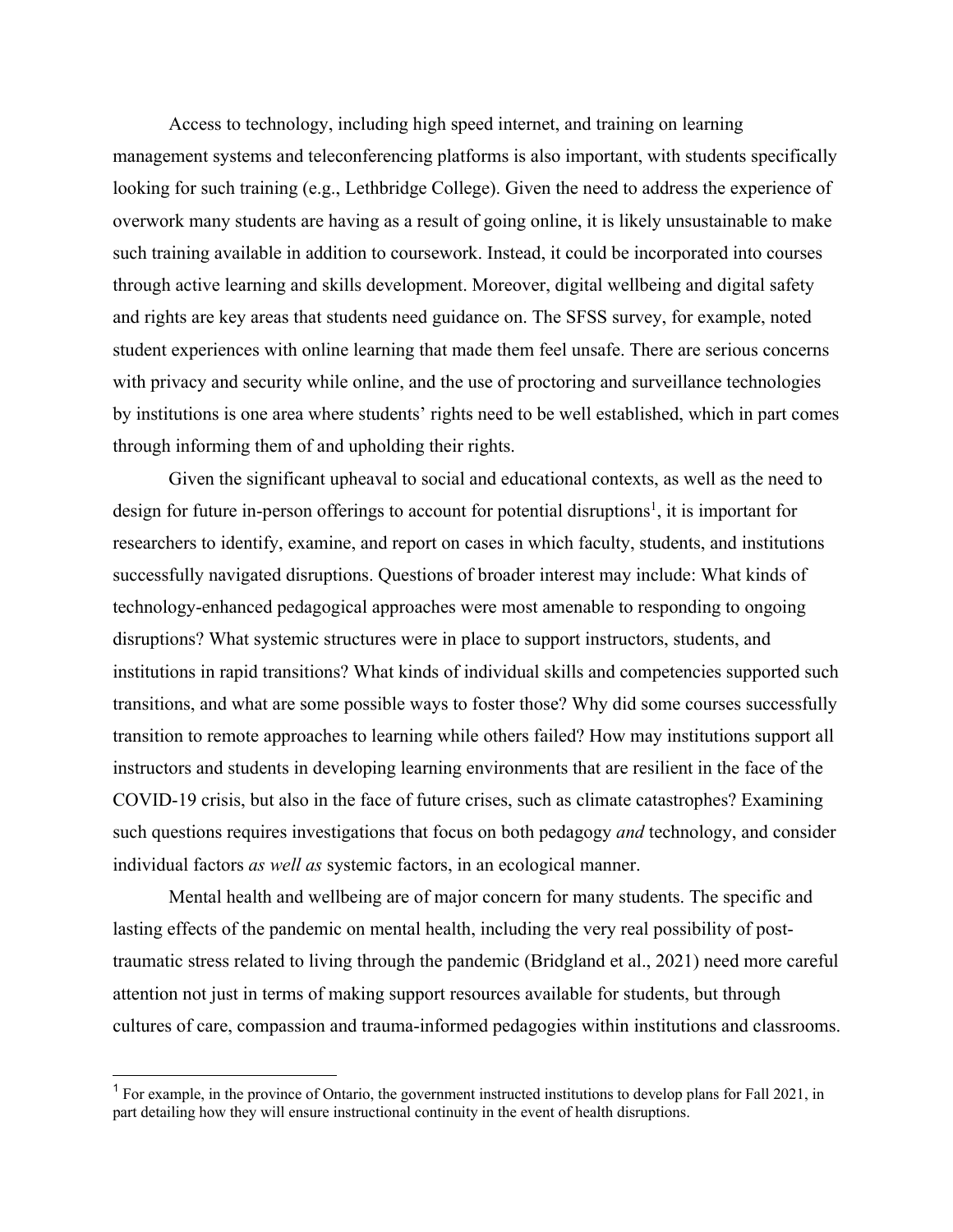The issue of wellbeing needs to be carefully examined with respect to phenomena such as Zoom fatigue and excessive screen time. While there are benefits to be had by engaging online learning, learners aren't solely engaged in learning online, but are living through a pandemic with all of its impacts, implications, and constraints. In other words, online learning does not necessitate being solely in front of a screen. A balance could be struck for instance, between time dedicated to screens and time for alternative forms of engagement. Not all lectures need to be visual, and the use of audio in the form of podcasts, for example, can enable students to learn while being mobile and outdoors.

Finally, students are not learning in nearly as controlled environments as they were prior to the pandemic. Many have indicated that they do not have adequate (e.g., private or quiet) workspaces or resources. As part of a relational approach to addressing the concerns of students, where possible, there should be orientation for not just new and returning students, but for their families as well. This may especially be true for new students as they transition to higher education in an environment that is likely outside the normative perceptions of what higher education looks like in practice.

The recommendations, while drawn from a specifically Canadian context, can potentially be applied to international contexts as well, especially given the ecological approach we suggest. By emphasizing an ecological perspective, we suggest that each institution and its various member groups (e.g., undergraduate and graduate students, faculty, instructors etc.) will require their own specific approaches tailored to their needs, but that the core themes are likely to be relevant to many students and institutions around the world given that things such as emotional wellbeing and consideration for the future are not exclusively Canadian, or even Western concerns. This is evidenced already in a number of studies from outside of Canada examining related issues, such as for example recent work on the wellbeing of students in Australia (Dodd et al. 2021) and the United States (Clabaugh, Duque, & Fields, 2021) during the pandemic, on the effective use of technology for emergency remote education in the Philippines (Toquero, 2020), on flexibility for students in Chile (Bahamondes Rivera & Abarca Millán, 2021), and on the uneven impacts of the pandemic on students around the world being shaped by inequality and digital divides (Bozkurt et al., 2020).

#### **Conclusion**

Canadian institutions are on the cusp of returning to in-person learning in the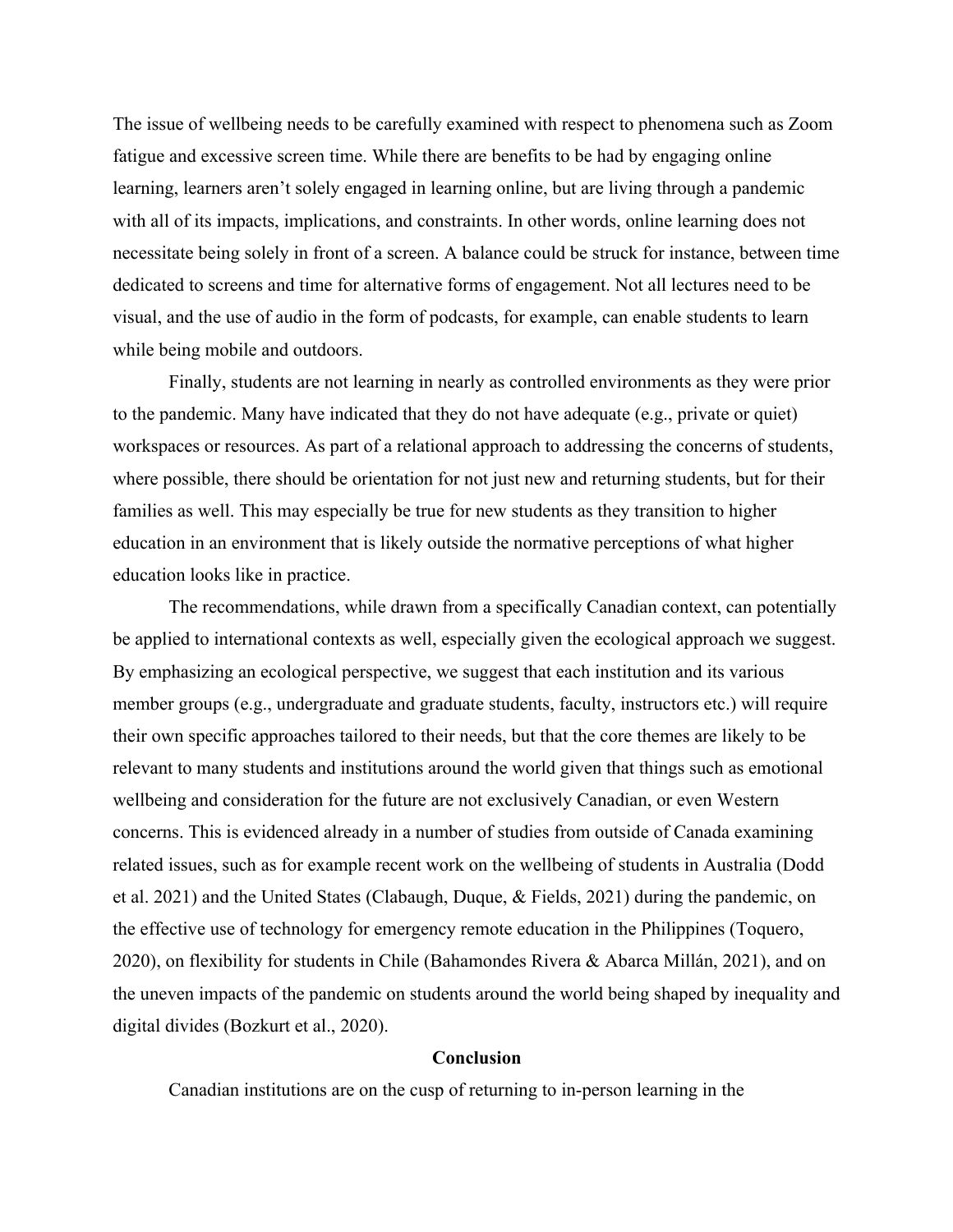Fall of 2022. As made clear in government communications (e.g., BC Ministry of Advanced Education and Skills Training, 2021) such a return is predicated on resilient forms of flexible education, that is education that is responsive to a sometimes unpredictable public health environment. Such flexible and resilient education is going to be necessary for the foreseeable future, particularly as the people and institutions of the world grapple with the outcomes of unequal access to vaccines and the uncertainties that emerge alongside new variants of the disease. Taking stock of students' experiences with emergency remote learning is one important way of continuing the development of this form of education, and developing contingency plans based on that information is one way to help ensure that such resiliency centres learners.

### **References**

Academica with Maple Assist. (2020). Delayed, Deferred, Determined: International Prospective Students discuss Fall 2020. https://forum.academica.ca/forum/an-education-at-a-globaldistance-international-prospects-discuss-covid-19.

Authors, 2020.

- Bahamondes Rivera, R., & Abarca Millán, E. (2021). First-year students' experience in higher education in Chile in times of COVID-19. *Planning and Changing 50*(3-4), 209-235.
- BC Ministry of Advanced Education and Skills Training. (2021.) COVID-19 Return-to-campus guidelines. https://www2.gov.bc.ca/assets/gov/education/post-secondaryeducation/institution-resources-administration/covid19-return-to-campus-guidelinesweb.pdf. Accessed July 19, 2021.
- Belluz, J. (2021). Poorer countries might not get vaccinated until 2023. https://www.vox.com/2021/4/28/22405279/covid-19-vaccine-india-covax. Accessed 12 Apr 2021.
- Berliner, D.C. (2002). Comment: Educational research: The hardest science of all. *Educational Researcher 31*(8), 18-20. https://doi.org/10.3102/0013189X031008018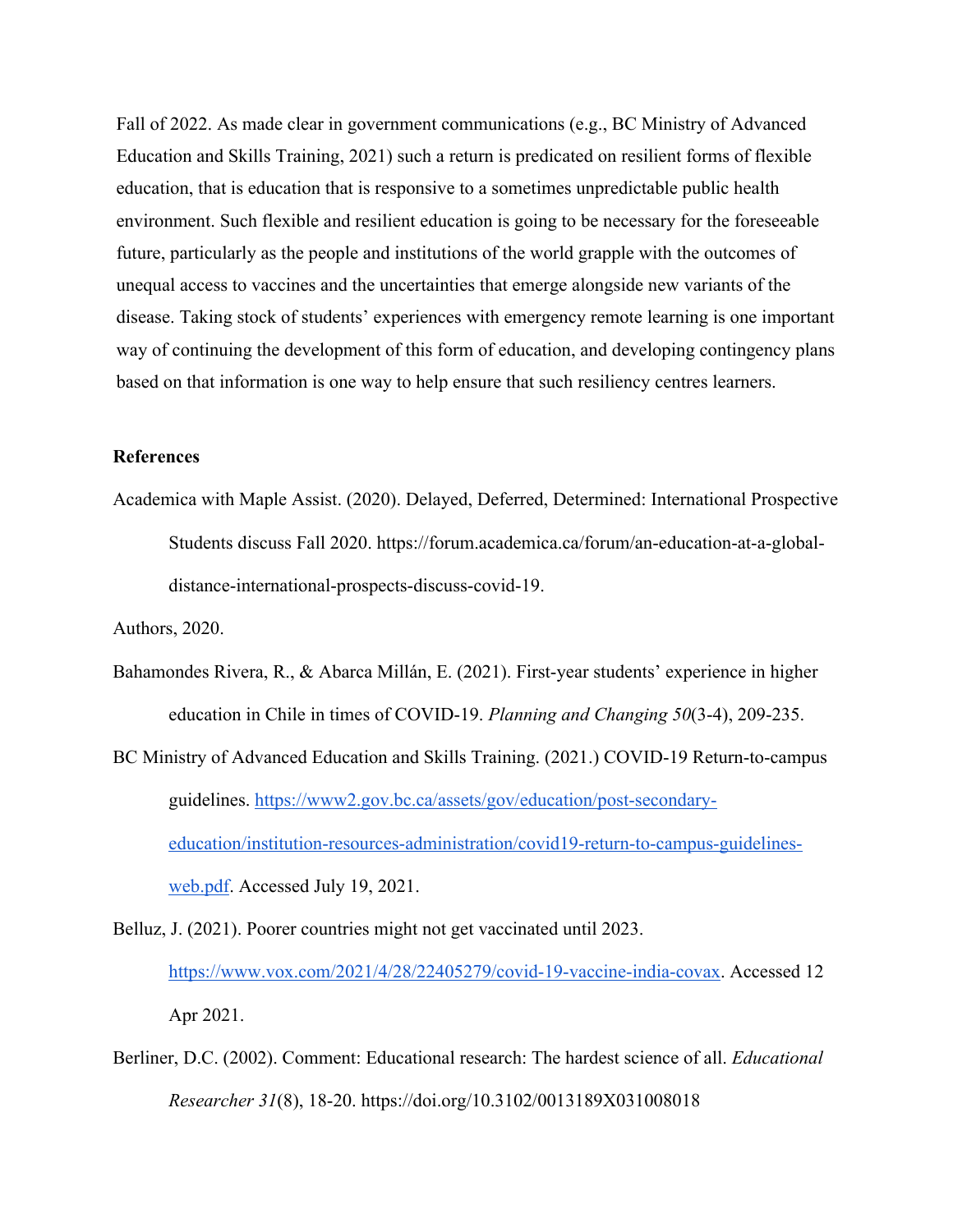- Biwer, F., Wiradhany, W., Oude Egbrink, M., Hospers, H., Wasenitz, S., Jansen, W., & de Bruin, A. (2021). Changes and Adaptations: How University Students Self-Regulate Their Online Learning During the COVID-19 Pandemic. *Frontiers in psychology*, *12*.
- Bozkurt, A., Jung, I., Xiao, J., Vladimirschi, V., Shuwer, R., Egorov, G., Lambert, S.R., Al-Freih, M., Pete, J., Olcott, D., et al. (2020). A global outlook to the interruption of education due to COVID-19 Pandemic: Navigating in a time of uncertainty and crisis. *Asian Journal of Distance Education 15*(1), 1-126.
- Bridgland, V.M.E., Moeck, E.M., Green, D.M., Swain, T.L., Nayda, D.M., Matson, L.A., Hutchison, N.P., & Takrangi, M.K T. (2021). Why the COVID-19 pandemic is a traumatic stressor. *PLoS ONE 16*(1), e0240146. doi: 10.1371/journal.pone.0240146.
- Finfgeld, D. (2003). Metasynthesis: The state of the art so far. *Qualitative Health Research*, *13*(7), 893-904.
- Canadian Alliance of Student Associations. (2020). Students are Still Worried: COVID-19 and Post Secondary Education. https://www.casa-

acae.com/students\_are\_still\_worried\_covid19.

- Canadian Association of University Teachers. (2020). How has the pandemic impacts students and what does it mean for faculty and instructors? https://www.caut.ca/latest/2020/05/survey-post-secondary-students-reconsidering-fallsemester-plans-wake-covid-19.
- Centre for innovation in teaching and learning at Memorial University. (2020). Student remote experience survey, winter 2021. Memorial University.

https://citl.mun.ca/studentsurveyresults.php.

Centre for innovation in teaching and learning at Memorial University. (2020). Student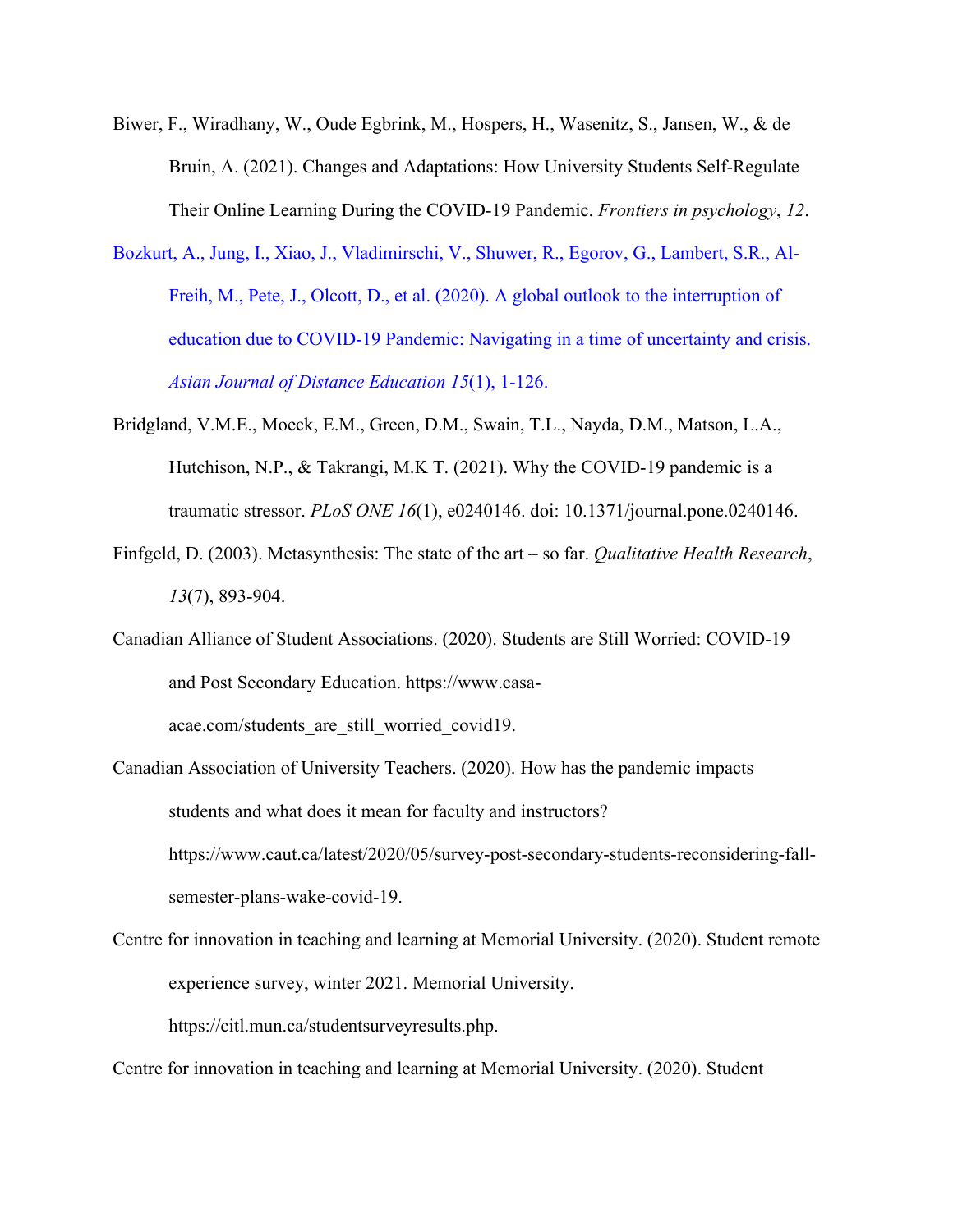technology survey, fall 2020. Memorial University.

https://citl.mun.ca/studenttechnologysurvey.php.

- Cheung, C. (July 22, 2020). How the pandemic is affecting BIPOC Canadians, by various measures. *The Tyee*. https://thetyee.ca/Analysis/2020/07/22/Pandemic-Affecting-BIPOC-Canadians/. Accessed July 19, 2021.
- Clabaugh, A., Duque, J.F., & Fields, L.J. (2021). Academic stress and emotional well-being in United States college students following onset of the COVID-19 pandemic. *Frontiers in Psychology, 12,* 628787. doi: 10.3389/fpsyg.2021.628787.
- Dahl, D. & Foley, R. (2020). Winter is coming A review of our online teaching efforts. University of British Columbia.
- Dodd, R.H., Dadaczynski, K., Okan, O., McCaffery, K.J., & Pickles, K. (2021). Psychological wellbeing and academic experience of university students in Australia during COVID-19. *International Journal of Environmental Research in Public Health 18*(3), 866.
- Fisher, A.N., & Ryan, M.K. (2021). Gender inequalities during COVID-19. *Group Processes & Intergroup Relations 24*(2), 237-245.
- Gaeta, M. L., Gaeta, L., & Rodriguez, M. D. S. (2021). The impact of COVID-19 home confinement on Mexican university students: emotions, coping strategies, and selfregulated learning. *Frontiers in Psychology*, *12*, 1323.
- Gillis, A., & Krull, L.M. (2020). COVID-19 remote learning transition in spring 2020: Class structures, student perceptions, and inequality in college courses. *Teaching Sociology, 48*(4), 283-299.
- Glaser, B.G., & Strauss, A.L. (1967). *The discovery of grounded theory.* Chicago: Aldine Publishing.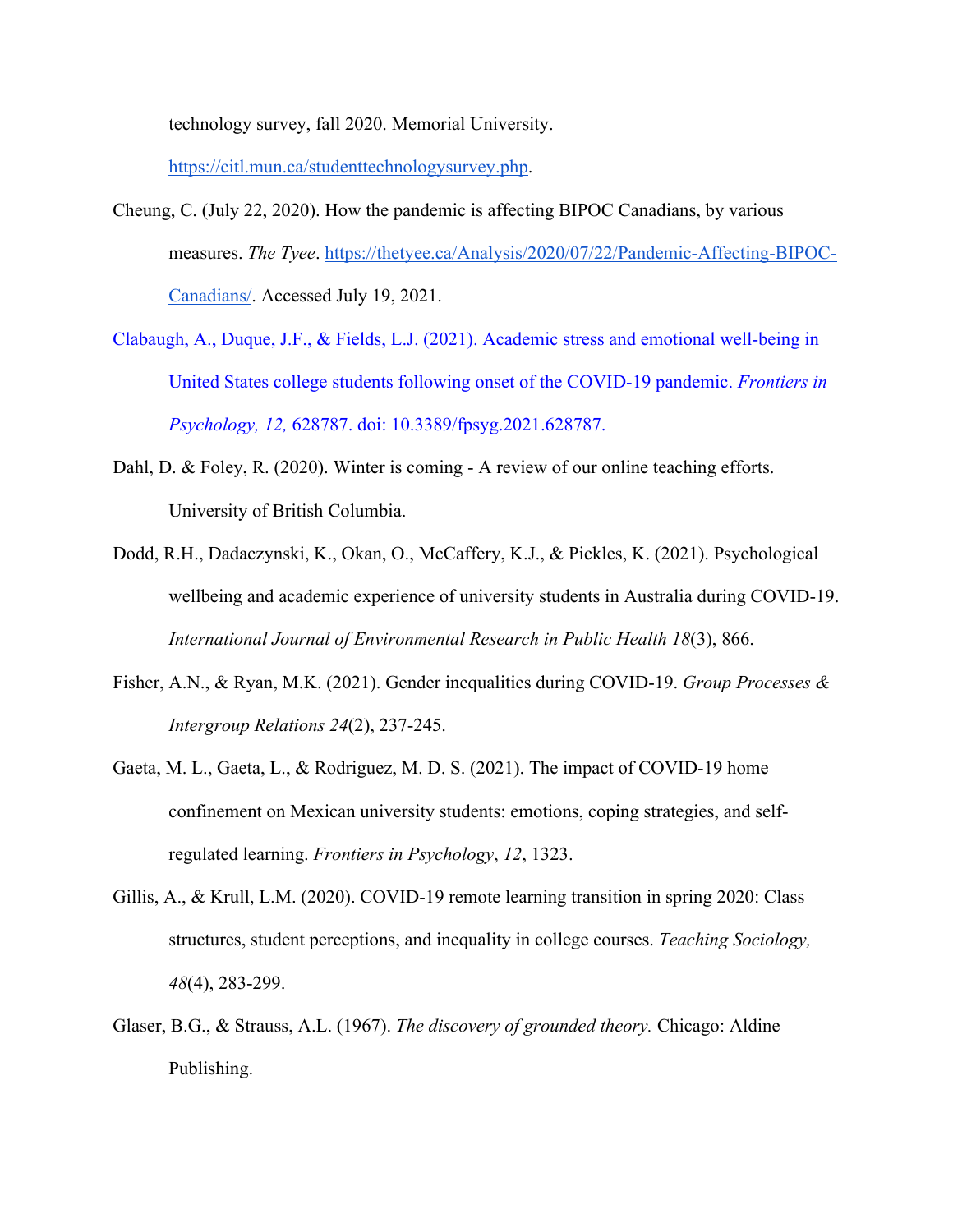Government of Manitoba. (March 1, 2021). COVID-19 infection in Manitoba: Race, ethnicity, and Indigeneity.

https://www.gov.mb.ca/health/publichealth/surveillance/docs/rei\_external.pdf. Accessed 19, July 2021.

Guest, E., Mcginnis, S., Cao, X., Lee-krueger, R., Mahjoub, G., Mckie, K., … Varghese, D. (2021). Being a PhD Student in the Age of COVID-19: Reflections from the 2019 Faculty of Education Cohort of the University of Ottawa. *Canadian Journal for New Scholars in Education, 12*(1), 30–38.

Hodges, C., Moore, S., Lockee, B., Trust, T., & Bond, A. (2020). The difference between emergency remote teaching and online learning. *Educause Review*. https://er.educause.edu/articles/2020/3/the-difference-between-emergency-remoteteaching-and-online-learning. Accessed 1 May, 2021.

- James, N. & Thériault, V. (2020) Adult education in times of the COVID-19 pandemic: Inequalities, changes, and resilience. *Studies in the Education of Adults 52*(2), 129-133. doi: 10.1080/02660830.2020.1811474.
- Jeffrey, K.A. & Bauer, C.F. (2020). Students' responses to emergency remote online teaching reveal critical factors for all teaching. *Journal of Chemical Education 97*(9), 2472-2485.
- Lethbridge College. (2020). COVID-19 student survey. https://lethbridgecollege.ca/documentcentre/forms/covid-19-information/covid-19-student-survey.
- Learning and Teaching Support and Innovation. (2020). Student and instructor online experience. University of Victoria.

Lethbridge College. (2020). COVID-19 student survey - Fall 2020.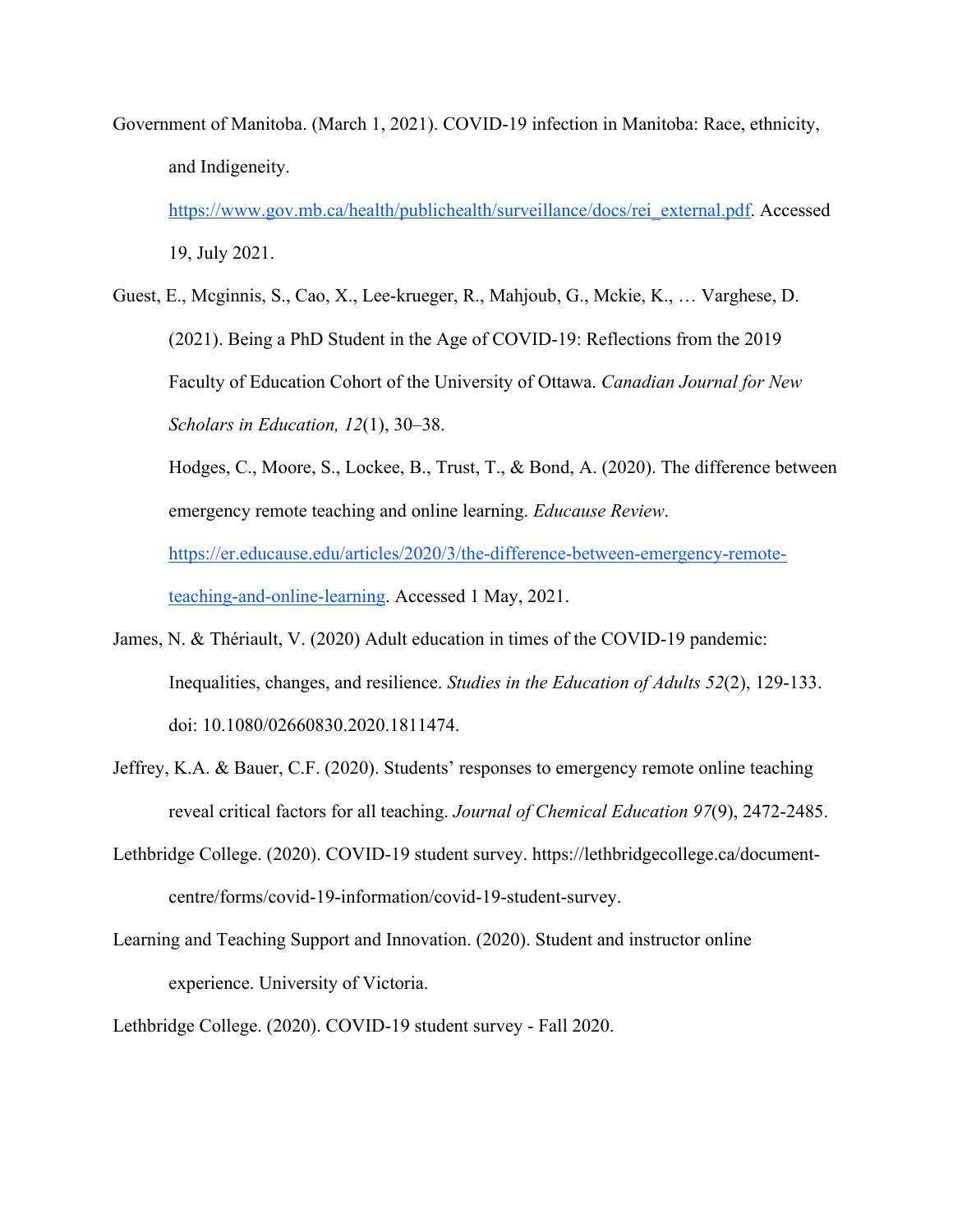https://lethbridgecollege.ca/document-centre/forms/covid-19-information/covid-19 student-survey-fall-2020-0.

Literat, I. (2021). "Teachers Act Like We're Robots": TikTok as a Window Into Youth Experiences of Online Learning During COVID-19. *AERA Open*, *7*, 2332858421995537.

McGill University Services. (2020). Checking-in student survey results.

https://www.mcgill.ca/studentservices/about-us/covid-19-student-survey-

results/checking-student-survey-results.

McGill University Services. (2020). Planning for a remote fall semester - survey results.

https://www.mcgill.ca/studentservices/about-us/covid-19-student-survey-

results/planning-remote-fall-semester-survey-results

McGill University Services. (2020). Remote instruction student survey results summary. https://www.mcgill.ca/studentservices/about-us/covid-19-student-survey-results/covid-19-student-impact-survey-results

Nguyen, T., Netto, C.L.M., Wilkins, J.F., Bröker, P., Vargas, E.E., Sealfon, C.D., Puthipiroj, P., Li, K.S., Bowler, J.E., Hinson, H.R., Pujar, M., & Stene, G.M. (2021). Insights into students' experiences and perceptions of remote learning methods: From the COVID-19 pandemic to best practice for the future. *Frontiers in Education, 6*, 647986. doi: 10.3389/feduc.2021.647986.

Ontario Confederation of University Faculty Associations. (2020). OCUFA 2020 study: COVID-19 and the impact on university life and education. https://ocufa.on.ca/assets/OCUFA-2020-Faculty-Student-Survey-opt.pdf.

Sandelowski, M., & Barroso, J. (2007). *Handbook for synthesizing qualitative research*. New York: Springer.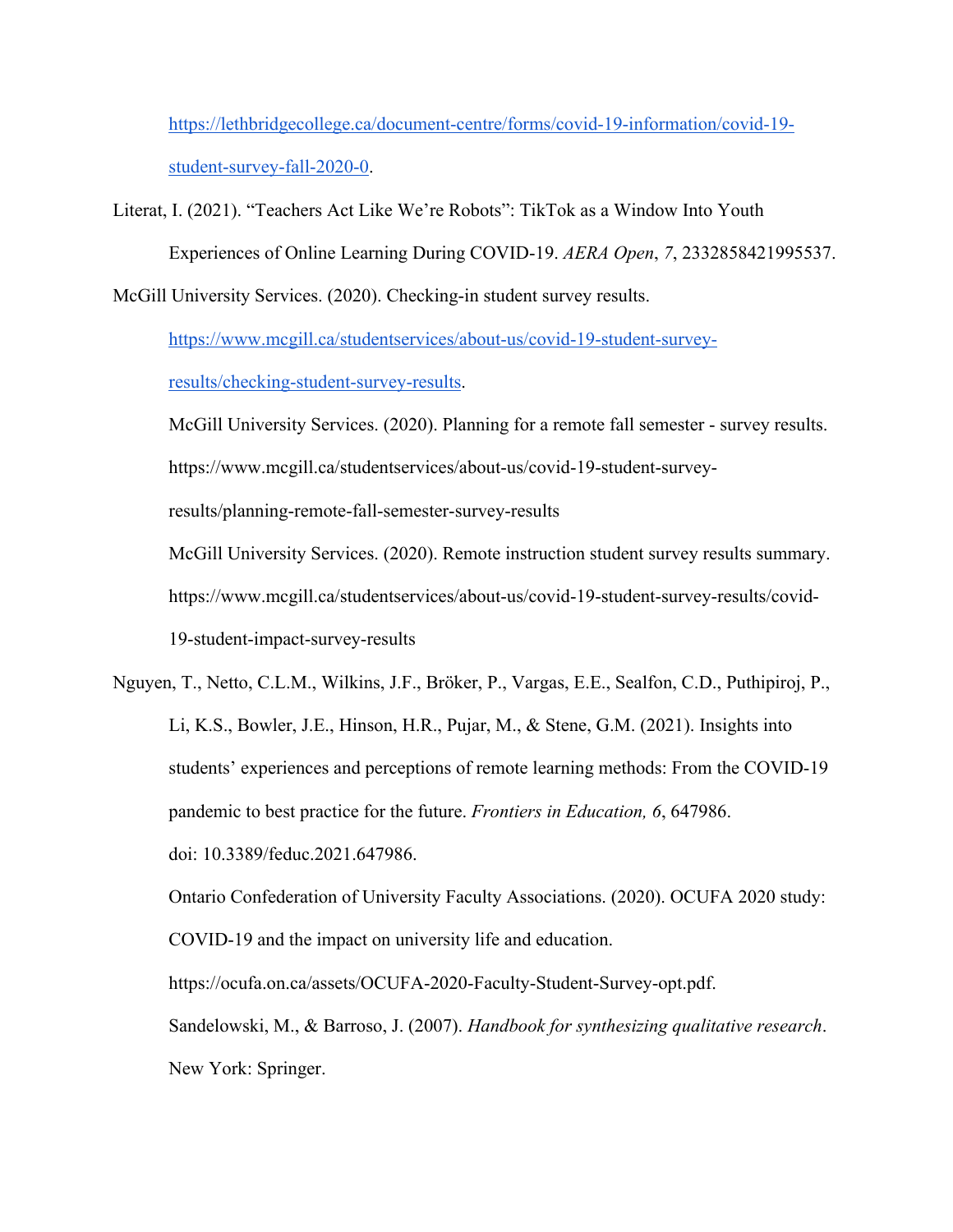- Simon Fraser Student Society. (2020). The COVID-19 Pandemic & the Student Experience. https://sfss.ca/wp-content/uploads/2020/05/COVID-19-Survey-Report-4-1.pdf.
- Shin, M., & Hickey, K. (2020). Needs a little TLC: examining college students' emergency remote teaching and learning experiences during COVID-19. *Journal of Further and Higher Education*, 1-14.
- Shim, T.E., & Lee, S.Y. (2020). College students' experience of emergency remote teaching due to COVID-19. *Children and Youth Services Review, 119,* 105578.
- Statistics Canada. (2020). Impacts of the COVID-19 pandemic on postsecondary students. https://www150.statcan.gc.ca/n1/daily-quotidien/200512/dq200512a-eng.htm.
- Suart, C., Suart Nowlan, T., Graham K., & Truant, R. (2020). When the labs closed: Graduate students' and postdoctoral fellows' experiences of disrupted research during the COVID-19 pandemic. *Research Square.* doi: 10.21203/rs.3.rs-59050/v1.
- Toquero, C. M. (2021). Emergency remote education experiment amid COVID-19 pandemic. *International Journal of Educational Research and Innovation 15*, 162-176.
- Toronto Science Policy Network. (2020). The early impacts of COVID-19 on graduate students across Canada. Retrieved from https://tspn.ca/covid19-report/.
- United Nations Children's Fund and International Telecommunication Union. (2020). "How many children and young people have internet access at home? Estimating digital connectivity during the COVID-19 pandemic." UNICEF, New York, 2020. Accessed 5 May, 2021.
- University of Alberta. (2020). Student needs survey summary report. University of Alberta. https://www.ualberta.ca/dean-of-students/media-library/documents/dos\_student-needssurvey fall2020.pdf.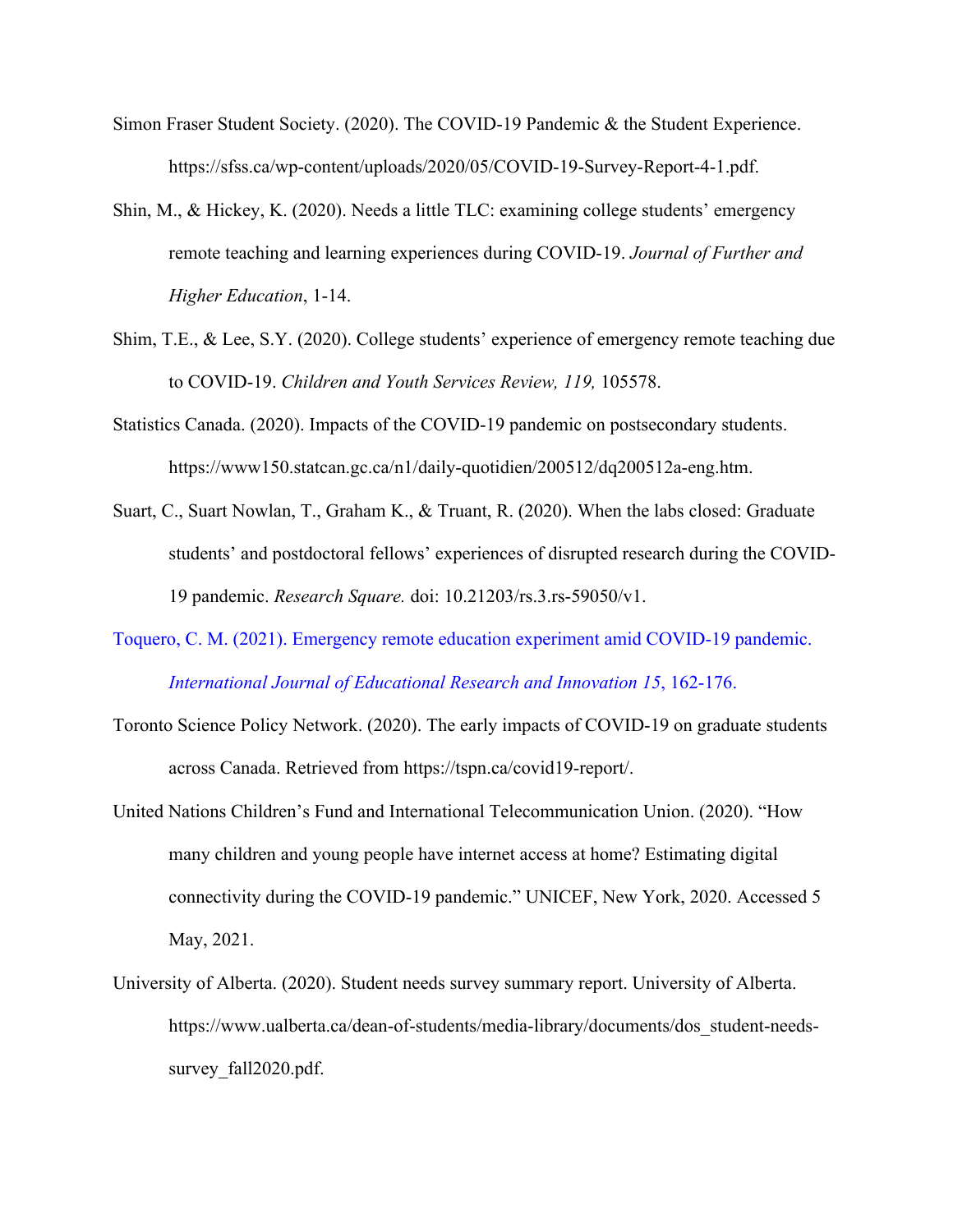University of Calgary Graduate Students Association. (2020). Fall 2020 survey. https://gsa.ucalgary.ca/wp-content/uploads/2016/07/GSA-Fall-2020-Survey-Results\_Final.pdf.

- University of Ottawa Students' Union. (2020). UOSU's COVID-19 survey: Our results. University of Ottawa. https://www.seuo-uosu.com/wp-content/uploads/2020/06/COVID-19-Survey-Summary-EN.pdf.
- Yee, G., Mehta, S., Lorenz, M., Edward, H., & Andres, C. (2020). COVID-19 survey data: preliminary findings. Alma Mater Society of the University of British Columbia. https://www.ams.ubc.ca/wp-content/uploads/2020/07/COVID-19-Presentation-Slides.pdf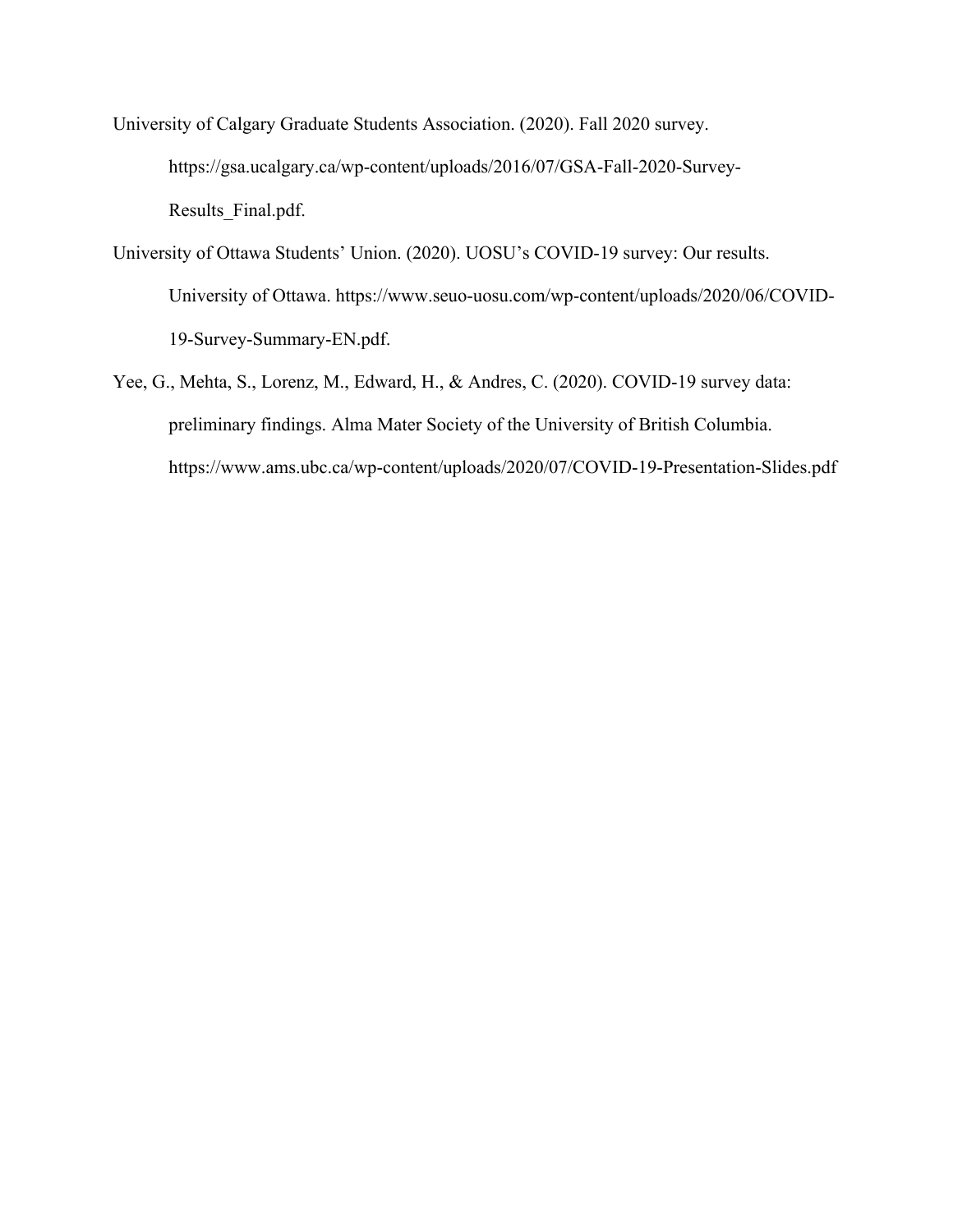# **Table 1**

# *Surveys not included*

| Author                                                                                 | Survey title                                                                                                                           | Jurisdiction                                  | <b>Status</b>                |
|----------------------------------------------------------------------------------------|----------------------------------------------------------------------------------------------------------------------------------------|-----------------------------------------------|------------------------------|
| Young, M. at<br><b>McMaster University</b>                                             | Unnamed student mental<br>health survey                                                                                                | Unknown                                       | Ongoing                      |
| University of<br>Northern British<br>Columbia                                          | International student survey                                                                                                           | University of<br>Northern British<br>Columbia | Ongoing                      |
| Macleans                                                                               | Student survey 2021                                                                                                                    | Canada                                        | Ongoing                      |
| McGill University                                                                      |                                                                                                                                        | McGill University                             | Ongoing                      |
| Educause                                                                               | <b>EDUCAUSE COVID-19</b><br>QuickPoll Results: Fall<br>Planning for Education and<br><b>Student Support</b>                            | Global                                        | Mixed data                   |
| Bozurt, A. et al.                                                                      | A global outlook to the<br>interruption of education due<br>to COVID-19 Pandemic:<br>Navigating in a time of<br>uncertainty and crisis | Global                                        | Mixed data                   |
| Top Hat                                                                                | Top Hat Field Report: Higher<br>Ed Students Grade the Fall<br>2020 Semester                                                            | Global                                        | Mixed data                   |
| <b>Higher Education</b><br>Strategies                                                  | The Future of Learning: A<br>Report from the Front Line                                                                                | Canada                                        | No access                    |
| Laurier University<br>with National Survey<br>of Student<br>Engagement (NSSE)<br>Pulse | National Survey on Student<br>Engagement                                                                                               | Laurier University                            | No access to<br>Laurier data |
| Usher, A & Sullivan,<br>M(2021)                                                        | <b>Examining Learning</b><br><b>Experiences During COVID</b>                                                                           | Canada                                        | No access                    |
| University of<br>Manitoba Law<br><b>Student Association</b>                            | Covid-19 Student Impact<br>Survey                                                                                                      | University of<br>Manitoba                     | No access                    |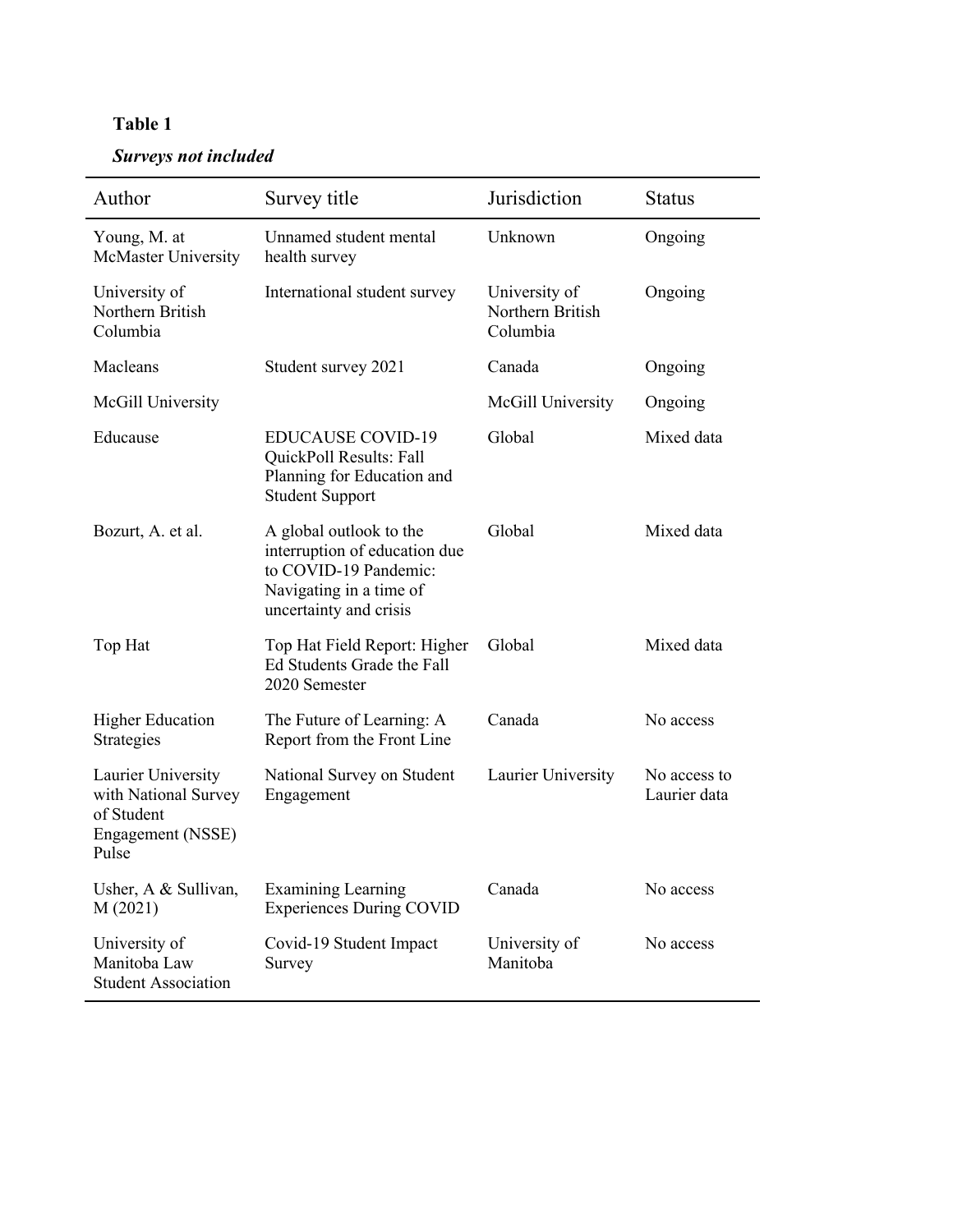# **Table 2** *Canadian COVID-19 student experience surveys*

| Author                            | Survey title                                                                                       | Jurisdiction                                                                                       | Sample (n)                                                            | Dates of data<br>collection                      | Mental<br>health and<br>wellbeing | Financial concerns<br>and value of<br>education | Impact on<br>future<br>plans | Educational<br>experiences | Recommendations<br>and support<br>responses |
|-----------------------------------|----------------------------------------------------------------------------------------------------|----------------------------------------------------------------------------------------------------|-----------------------------------------------------------------------|--------------------------------------------------|-----------------------------------|-------------------------------------------------|------------------------------|----------------------------|---------------------------------------------|
| Academica<br>with Maple<br>Assist | Delayed, Deferred,<br>Determined: International<br>Prospective Students discuss<br>Fall 2020       | International<br>students and<br>prospective<br>international<br>students<br>studying in<br>Canada | 16,649<br>international<br>students                                   | Unknown                                          |                                   |                                                 | $\mathbf x$                  | $\mathbf X$                |                                             |
| CASA                              | Students are Still Worried:<br>COVID-19 and Post<br>Secondary Education                            | Canada                                                                                             | $1000$ , post<br>secondary<br>students<br>300 high<br>school seniors; | May 14 -<br>May 23,<br>2020                      |                                   | $\mathbf x$                                     | $\mathbf x$                  | $\mathbf X$                |                                             |
| <b>CAUT</b>                       | How has the pandemic<br>impacted students and what<br>does it mean for faculty and<br>instructors? | Canada                                                                                             | 800<br>continuing<br>post-<br>secondary<br>education<br>students      | April 23 -<br>May 1, 2020                        | $\mathbf x$                       | $\mathbf x$                                     | $\mathbf x$                  | $\mathbf X$                |                                             |
| <b>CITL</b>                       | <b>Remote Instruction Student</b><br>Survey: Results Summary<br>Remote Instruction                 | Memorial<br>University<br>Memorial                                                                 | 3585                                                                  | October 23 -<br>November 4,<br>2020<br>June 17 - |                                   |                                                 | $\mathbf X$                  | $\mathbf X$                |                                             |
| <b>CITL</b>                       | <b>Technology Survey</b>                                                                           | University                                                                                         | 4081                                                                  | July 1, 2020                                     |                                   |                                                 | $\mathbf x$                  | $\mathbf X$                |                                             |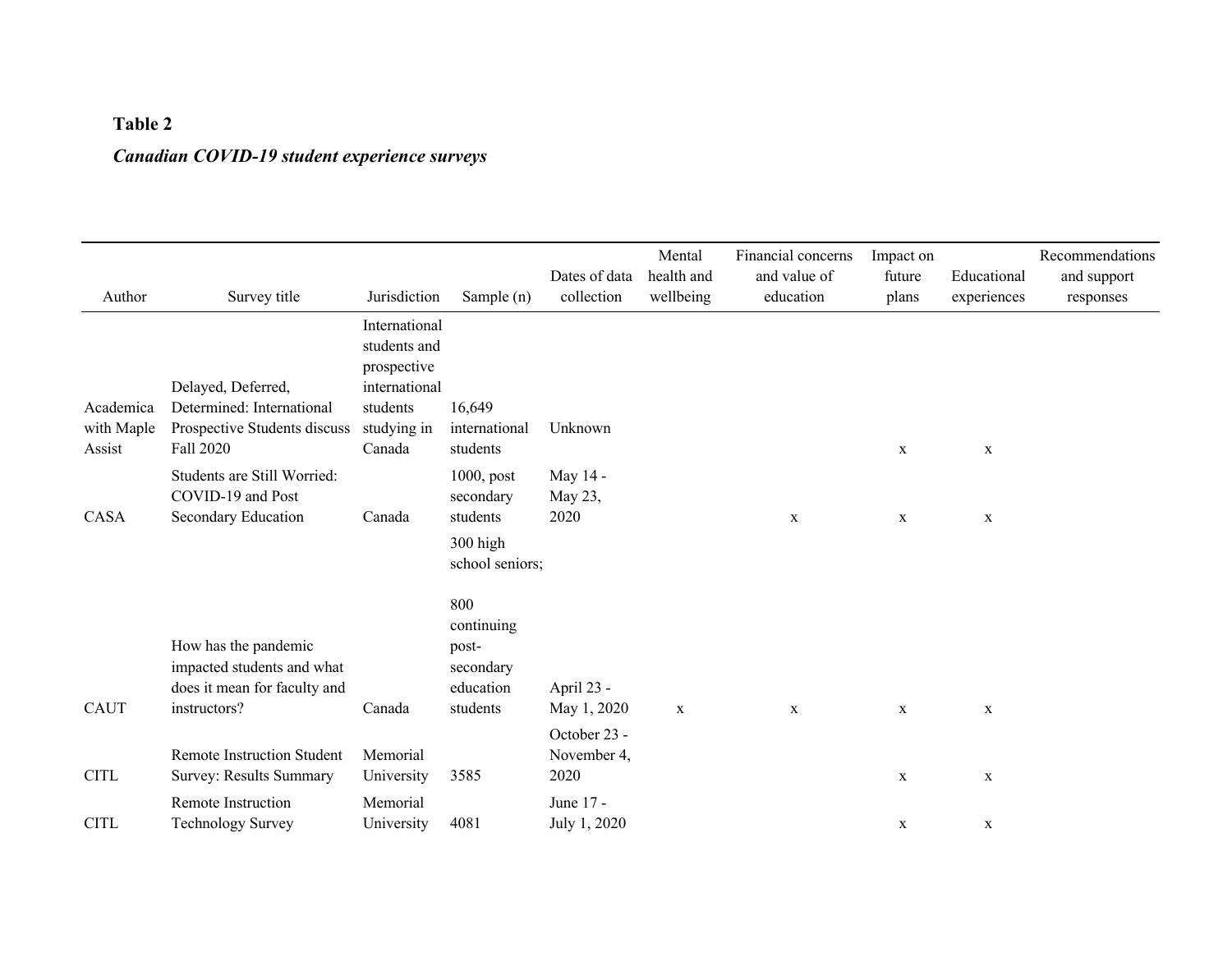| Author                                      | Survey title                                                                  | Jurisdiction                         | Sample (n)                                                            | Dates of data<br>collection         | Mental<br>health and<br>wellbeing | Financial concerns<br>and value of<br>education | Impact on<br>future<br>plans | Educational<br>experiences | Recommendations<br>and support<br>responses |
|---------------------------------------------|-------------------------------------------------------------------------------|--------------------------------------|-----------------------------------------------------------------------|-------------------------------------|-----------------------------------|-------------------------------------------------|------------------------------|----------------------------|---------------------------------------------|
|                                             |                                                                               | University<br>of British<br>Columbia | 791<br>undergraduate<br>students;                                     |                                     |                                   |                                                 |                              |                            |                                             |
|                                             | Dahl, D. and Winter is Coming: A Review Business                              | Sauder                               | 173 graduate                                                          | Published<br>Dec. 10,               |                                   |                                                 |                              |                            |                                             |
| Foley, R.                                   | of our online teaching efforts School                                         |                                      | students                                                              | 2020                                |                                   |                                                 | $\mathbf x$                  |                            |                                             |
| Lethbridge<br>College                       | Lethbridge College Covid-19 Lethbridge<br>student survey                      | College                              | 899                                                                   | Unknown                             | $\mathbf X$                       |                                                 | $\mathbf X$                  |                            |                                             |
| Lethbridge<br>College                       | Lethbridge College Covid-19<br>student survey Fall 2020 -<br>Follow up report | Lethbridge<br>College                | 899                                                                   | Published<br>Fall 2020              | $\mathbf X$                       |                                                 | $\mathbf x$                  |                            | $\mathbf X$                                 |
| McGill<br>University<br>Student<br>Services | COVID-19 Student Impact<br><b>Survey Results</b>                              | McGill<br>University                 | 6600<br>undergraduate<br>and graduate<br>students<br>combined         | May 1 - May<br>24, 2020             | $\mathbf X$                       |                                                 | $\mathbf X$                  |                            | $\mathbf X$                                 |
| McGill<br>University<br>Student<br>Services | Planning for a Remote Fall<br>Semester - Survey Results                       | McGill<br>University                 | approx. 9450<br>undergraduate<br>and graduate<br>students<br>combined | June 25 -<br>July 11,<br>2020       | $\mathbf X$                       |                                                 | $\mathbf X$                  | $\mathbf X$                |                                             |
| McGill<br>University<br>Student<br>Services | Checking-In Student Survey<br>Results                                         | McGill<br>University                 | approx. 9900                                                          | October 6 -<br>October 18,<br>2020  | $\mathbf X$                       | $\mathbf X$                                     | $\mathbf X$                  |                            |                                             |
| <b>OCUFA</b>                                | OCUFA 2020 Study:<br>COVID-19 and the Impact<br>on University Life and        | Universities<br>in Canada            | 502                                                                   | October 16 -<br>October 23,<br>2020 | $\mathbf X$                       |                                                 | $\mathbf X$                  |                            |                                             |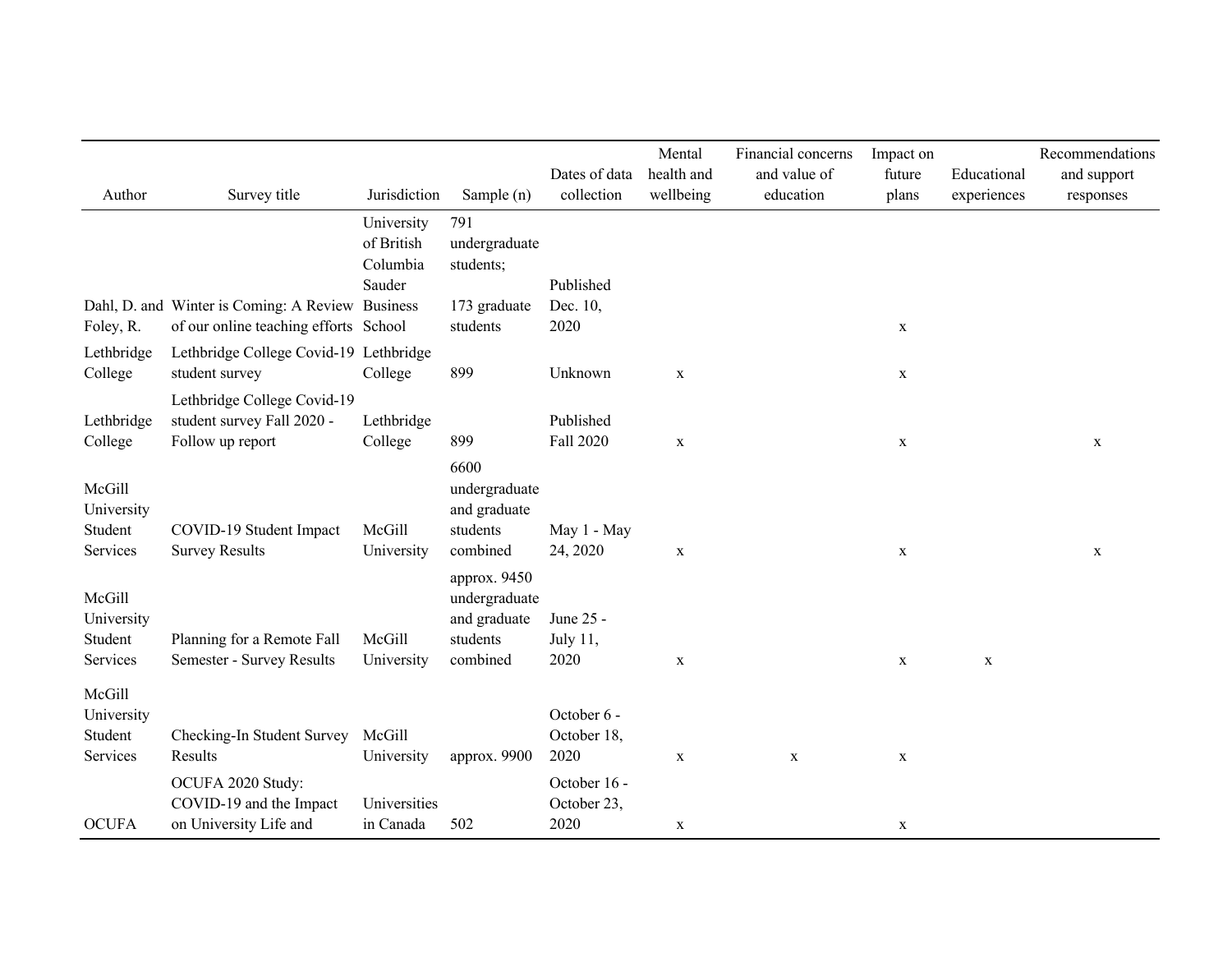|                                                                   | Education                                                                                                                              |                          |                                               |                                     |                                   |                                                 |                              |                            |                                             |
|-------------------------------------------------------------------|----------------------------------------------------------------------------------------------------------------------------------------|--------------------------|-----------------------------------------------|-------------------------------------|-----------------------------------|-------------------------------------------------|------------------------------|----------------------------|---------------------------------------------|
| Author                                                            | Survey title                                                                                                                           | Jurisdiction             | Sample (n)                                    | Dates of data<br>collection         | Mental<br>health and<br>wellbeing | Financial concerns<br>and value of<br>education | Impact on<br>future<br>plans | Educational<br>experiences | Recommendations<br>and support<br>responses |
|                                                                   |                                                                                                                                        | Simon                    |                                               |                                     |                                   |                                                 |                              |                            |                                             |
| <b>SFSS</b>                                                       | The COVID-19 Pandemic &<br>the Student Experience                                                                                      | Fraser<br>University     | 2474                                          | April, 2020                         | $\mathbf X$                       | $\mathbf X$                                     | $\mathbf X$                  |                            | X                                           |
|                                                                   | Impacts of the COVID-19<br>pandemic on postsecondary                                                                                   |                          | $100,000+$<br>postsecondary                   | April 19 -                          |                                   |                                                 |                              |                            |                                             |
| Stats Canada students                                             |                                                                                                                                        | Canada                   | students                                      | May 1, 2020                         | $\mathbf X$                       |                                                 | $\mathbf X$                  |                            |                                             |
| Suart, C.,<br>Suart<br>Nowlan, T.,<br>Graham K.,                  | When the Labs Closed:<br>Graduate students'<br>experience and Postdoctoral<br>fellows' experiences of<br>disrupted research during the |                          | 315, graduate<br>students and<br>postdoctoral | April 27 -                          |                                   |                                                 |                              |                            |                                             |
|                                                                   | & Truant, R. COVID-19 pandemic                                                                                                         | Canada                   | researchers                                   | June 8, 2020                        | $\mathbf X$                       |                                                 | $\mathbf X$                  | $\mathbf X$                | $\mathbf X$                                 |
| <b>TSPN</b>                                                       | The Early Impacts of<br>COVID-19 on Graduate<br><b>Students Across Canada</b>                                                          | Canada                   | 1431 graduate<br>students                     | April 22 -<br>May 31,<br>2020       | $\mathbf X$                       | $\mathbf X$                                     | $\mathbf X$                  | $\mathbf X$                | $\mathbf X$                                 |
| U of A                                                            | <b>Student Needs Survey</b><br>Summary Report: Fall<br>Semester 2020                                                                   | University<br>of Alberta | 669                                           | October 16 -<br>November<br>11,2020 | $\mathbf X$                       |                                                 | $\mathbf X$                  |                            | $\mathbf X$                                 |
| Yee, G.,<br>Metha, S.,<br>Lorenz, M.,<br>Edward, H.,<br>& Andres, |                                                                                                                                        | University<br>of British |                                               |                                     |                                   |                                                 |                              |                            |                                             |
| C.                                                                | COVID-19 Survey Data                                                                                                                   | Columbia                 | 5989                                          | <b>July 2020</b>                    | $\mathbf X$                       | $\mathbf X$                                     | $\mathbf X$                  |                            |                                             |
|                                                                   | Graduate Students'<br>U of C GSA Association Fall 2020 Survey of Calgary                                                               | University               | 258 graduate<br>students                      | June 2020                           | $\mathbf X$                       | $\mathbf X$                                     | $\mathbf X$                  |                            |                                             |
| <b>UOSU</b>                                                       | UOSU's COVID-19 Survey: University<br>Our results                                                                                      | of Ottawa                | 264                                           | May 5 - May<br>28, 2020             | $\mathbf X$                       | $\mathbf x$                                     | $\mathbf X$                  |                            |                                             |